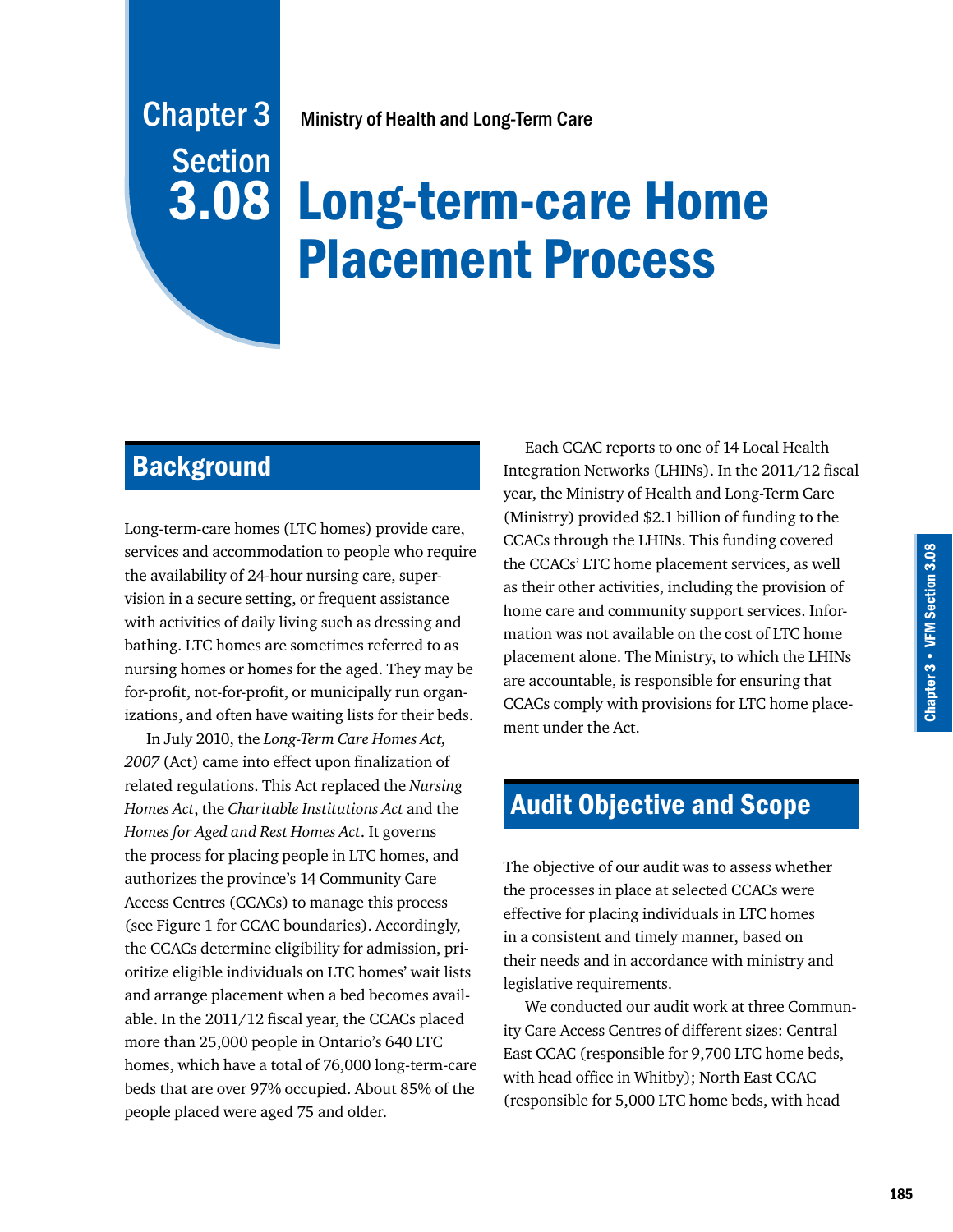#### Figure 1: Community Care Access Centre Boundaries

Source of data: Ontario Association of Community Care Access Centres

- 1. Erie St. Clair
- 2. South West
- 3. Waterloo Wellington
- 4. Hamilton Niagara Haldimand Brant
- 5. Central West
- 6. Mississauga Halton
- 7. Toronto Central
- 8. Central
- 9. Central East
- 10. South East
- 11. Champlain
- 12. North Simcoe Muskoka
- 13. North East
- 14. North West



office in Sudbury); and Waterloo Wellington CCAC (responsible for 3,800 LTC home beds, with head office in Kitchener). Senior Ministry and CCAC management reviewed and generally agreed to our audit objective and associated audit criteria.

The scope of our audit included a review and analysis of relevant files and administrative policies and procedures, as well as interviews with appropriate CCAC and ministry staff. We also reviewed relevant research, including best practices for the LTC home placement process in other jurisdictions. In addition, we obtained the perspective of the Ontario Association of Community Care Access Centres, which represents the 14 CCACs; the Ontario Long-term Care Association and the Ontario Association of Non-profit Homes and Services for Seniors, which between them represent the majority of LTC homes in the province; and the Advocacy Centre for the Elderly, which represents low-income seniors. We also used computerized data extraction techniques to analyze data from the Ministry's Client Profile Database, which includes LTC home placement information received from the CCACs.

We did not rely on reports from the Ministry's internal audit service team because it had not conducted any work on the CCACs' LTC home placement processes.

# **Summary**

Since 2005 the number of Ontarians aged 75 and over has increased by more than 20%, which has undoubtedly been a key reason why the median time that people wait for accommodation in an LTC home has almost tripled—from 36 days in the 2004/05 fiscal year to 98 days in the 2011/12 fiscal year. Although wait times have decreased somewhat since July 2010, when tighter eligibility criteria in the *Long-Term Care Homes Act* took effect, Ontario's population of people aged 75 and up is expected to grow by almost 30% between 2012 and 2021, creating additional pressures to meet the needs of people who require long-term care. As well, beginning in 2021, the first of the baby boomer generation—those born between 1946 and 1964—will start to turn 75, at which point the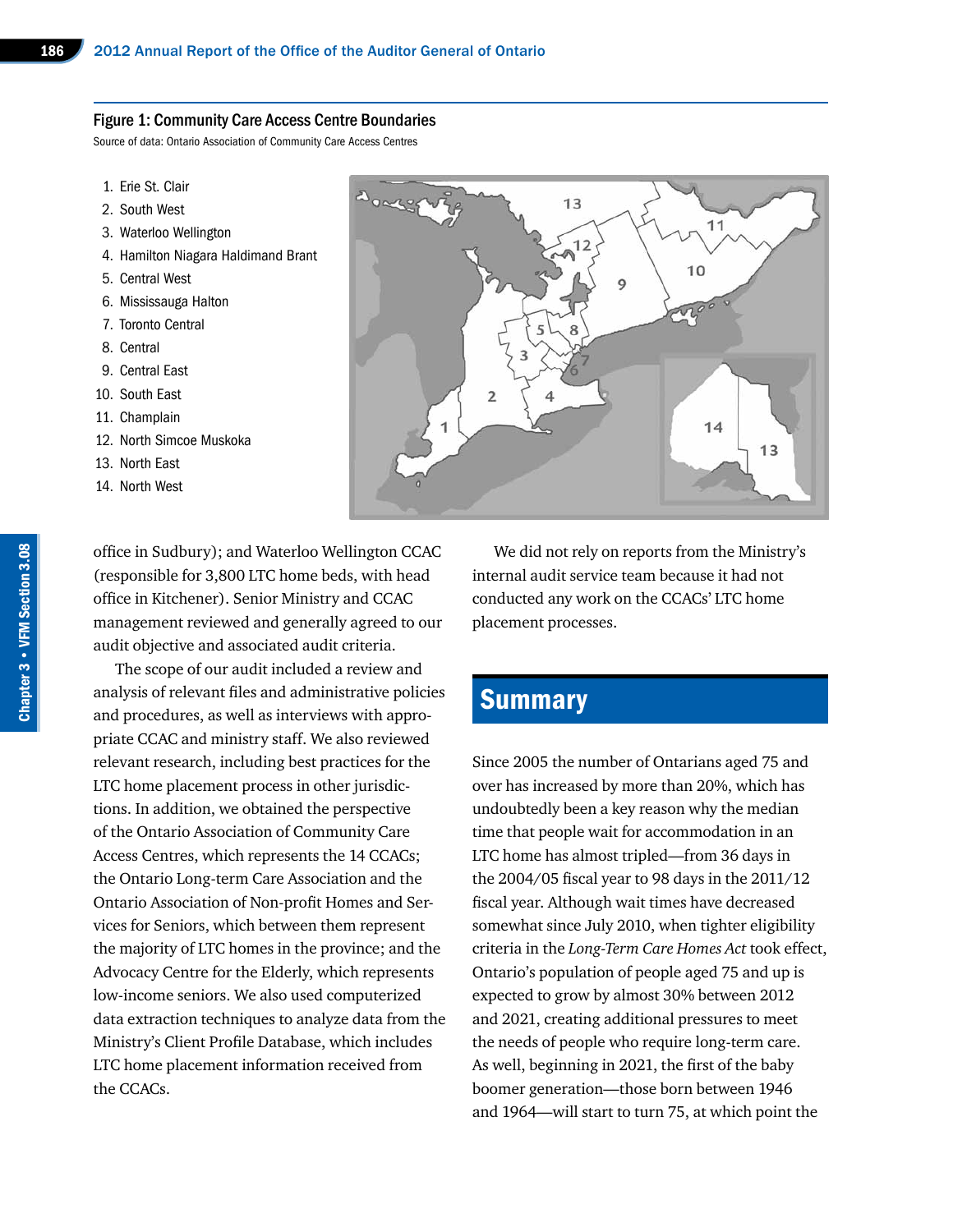demand for long-term care is expected to become even greater.

While CCACs are responsible for the process of placing individuals in LTC homes, numerous factors outside their control affect wait times for placement. In particular, the Ministry of Health and Long-Term Care (Ministry) is responsible for the number of available LTC home beds; individuals are allowed to select the LTC home(s) that they are willing to be placed in; and LTC homes may reject applications if they believe their home lacks the nursing expertise or physical facilities needed to meet the applicant's care requirements.

Numerous studies have shown that remaining in hospital longer than medically necessary is detrimental to a patient's health, yet many people wait in hospital for an LTC home bed to become available, which occupies a hospital bed that is often needed by other patients who have more complex health-care needs. As well, occupying a hospital bed is more expensive than community-based alternatives. This situation is exacerbated because people can wait in hospital for the LTC home(s) of their choice, even if the chosen home(s) have a lengthy wait list. We noted that during the 2011/12 fiscal year, 19% of clients waiting in hospital had applied to only one LTC home. Our research indicated that, to minimize the time such patients spend waiting in hospital, other provinces have stricter policies: five provinces require patients to go to the first vacant bed in any LTC home; and two require patients to go to any home with an available bed within 60 and 100 kilometres, respectively.

Given our aging population, developing alternatives to long-term care and implementing more efficient processes for placing people in an LTC home in a consistent and timely manner is critical. The Ministry has recognized this and has supported a number of initiatives to help reduce or delay the need for long-term care, and improve the placement process when a bed in an LTC home is needed. For example, all CCACs use a provincially standardized process to determine client eligibility, including considering alternatives to long-term care. This

process also helps determine each client's wait-list priority; however, more needs to be done to ensure that crisis cases are prioritized consistently.

All three of the CCACs that we visited were managing various areas of their LTC home placement process well. However, all also had areas where improvements could be made, although any changes made in these areas would likely not significantly improve LTC home wait times. Some of our more significant observations are as follows:

- The provincial agency Health Quality Ontario indicated that nearly 20% of the CCACs' home-care clients who were subsequently placed in LTC homes could have remained in the community, and a Ministry-commissioned study noted that 37% of clients waiting in hospital for an LTC home bed had care needs that were no more urgent or complex than those of people being cared for at home.
- Not all people eligible for an LTC home require such care; for example, all veterans and spouses of current residents are eligible regardless of their health-care needs.
- In the 2011/12 fiscal year, CCACs provincewide completed a total of about 36,000 formal client reassessments, which are required to be completed in six-month intervals and within three months of LTC home placement. However, conducting a quick "touch-base" with clients and their families might more quickly and cost effectively provide information on whether a client's condition has changed enough to warrant a formal reassessment rather than conducting reassessments every six months.
- March 2012 LTC home wait-list data indicated crisis clients had waited a median of 94 days up to that point; moderate-needs clients had waited 10–14 months; and most other eligible clients had been on the wait list for years. Further, during the 2011/12 fiscal year, 15% of clients died before receiving LTC home accommodation.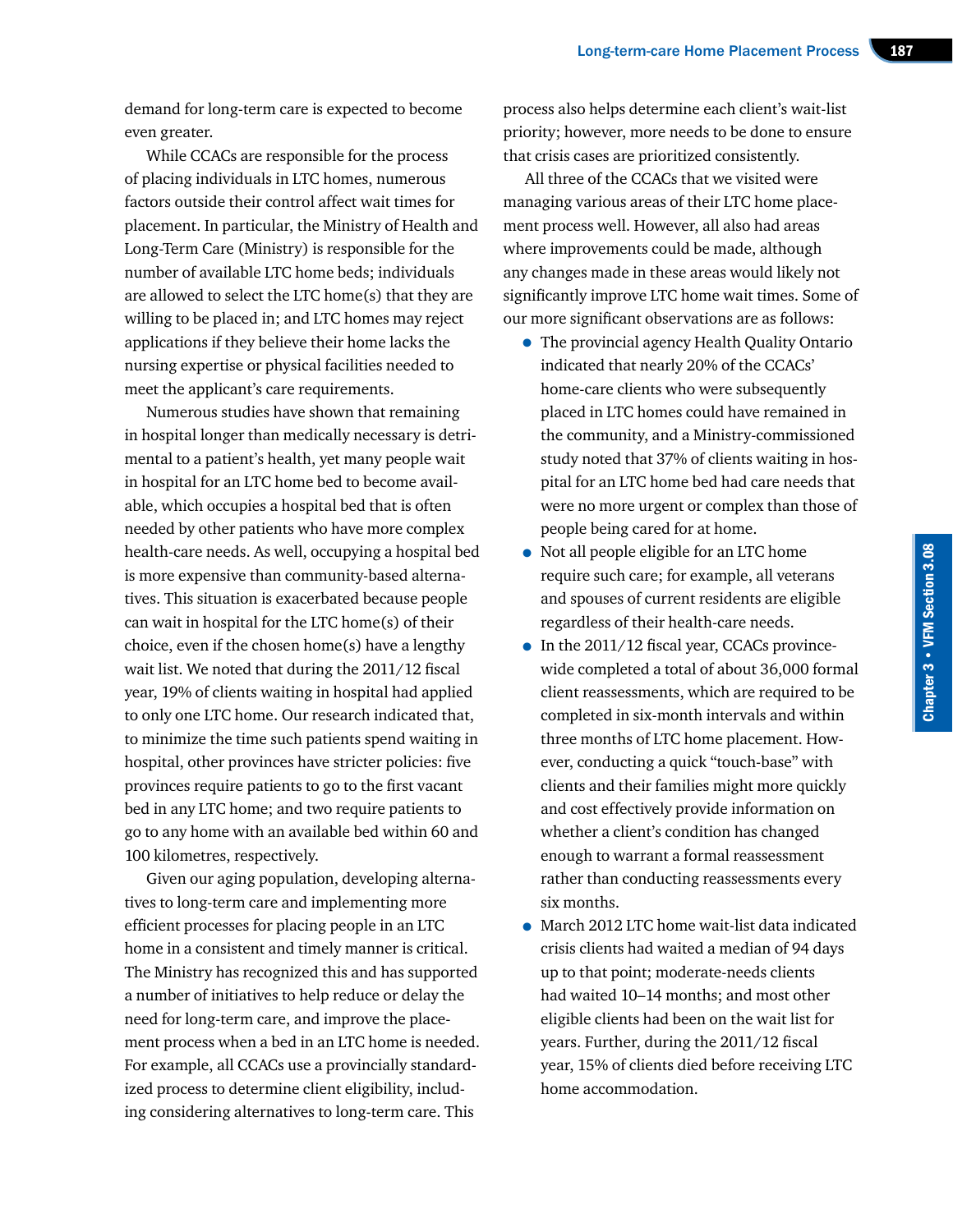- While 36% of clients were placed in their first choice of homes, others generally accepted the offered home but remained on the wait list for their preferred home(s). In fact, in March 2012, 40% of people on the wait list already resided in long-term care. At least half of admissions to more than 70 LTC homes during the 2011/12 fiscal year were for crisis clients, who typically get priority for the home of their choice. Consequently, non-crisis clients may find it difficult to access accommodation in the newer or more popular homes.
- The CCACs visited did not periodically review client placement decisions to ensure that the highest-priority person meeting an available bed's criteria was offered the bed. Nor did the CCAC systems retain wait-list information so that these decisions could be reviewed after the fact.
- Applicants living in some areas of the province get into LTC homes more quickly. At one CCAC, 90% of clients were placed within a low of 317 days, whereas at another CCAC, it took about 1,100 days until 90% of clients were placed.
- While LTC homes can designate up to 60% of their beds as preferred accommodation (that is, private or semi-private), only 40% of clients apply for these more costly beds. Therefore, regardless of care needs, clients who can afford to pay for preferred accommodation tend to get placed more quickly than other clients.
- Although information on LTC home wait times by priority level or accommodation type (that is, private, semi-private and basic) would help people consider where to apply, only one CCAC we visited made some of this information available publicly.

# OVERALL MINISTRY RESPONSE

The Ministry of Health and Long-Term Care (Ministry) welcomes the advice contained in this value-for-money audit. The audit recognizes a 20% increase since 2005 of Ontarians aged 75 and over, which has impacted wait times for admission to long-term-care (LTC) homes.

The *Long-Term Care Homes Act, 2007* was proclaimed into force in July 2010 and recognizes the principle of access based on assessed need and LTC homes as places where residents live with dignity, security, safety and comfort. The Ministry is pleased that the Auditor has recognized that the Community Care Access Centres (CCACs), the designated placement coordinator for LTC home admission, are managing various areas of the LTC home placement process well.

Ontario's Action Plan for Health Care is a reflection of the government's commitment to better patient care. At the heart of the plan is a commitment to ensure that patients receive timely access to the most appropriate care in the most appropriate place. It is about getting the greatest value for patients from the system and ensuring seniors receive the care they need as close to home as possible.

The Ministry is committed to supporting seniors to remain in their community. For example:

- The Ontario government's Aging at Home Strategy, announced in August 2007, invested close to \$1.1 billion over four years in the delivery of an integrated continuum of community-based services so seniors can stay healthy and live more independently in their homes.
- Increased investments were made in CCACs to support the transition of patients from hospital to home or community settings.
- <sup>I</sup>n January 2011 the Assisted Living Services for High-Risk Seniors policy was introduced to address the needs of high-risk seniors who reside at home and require the availability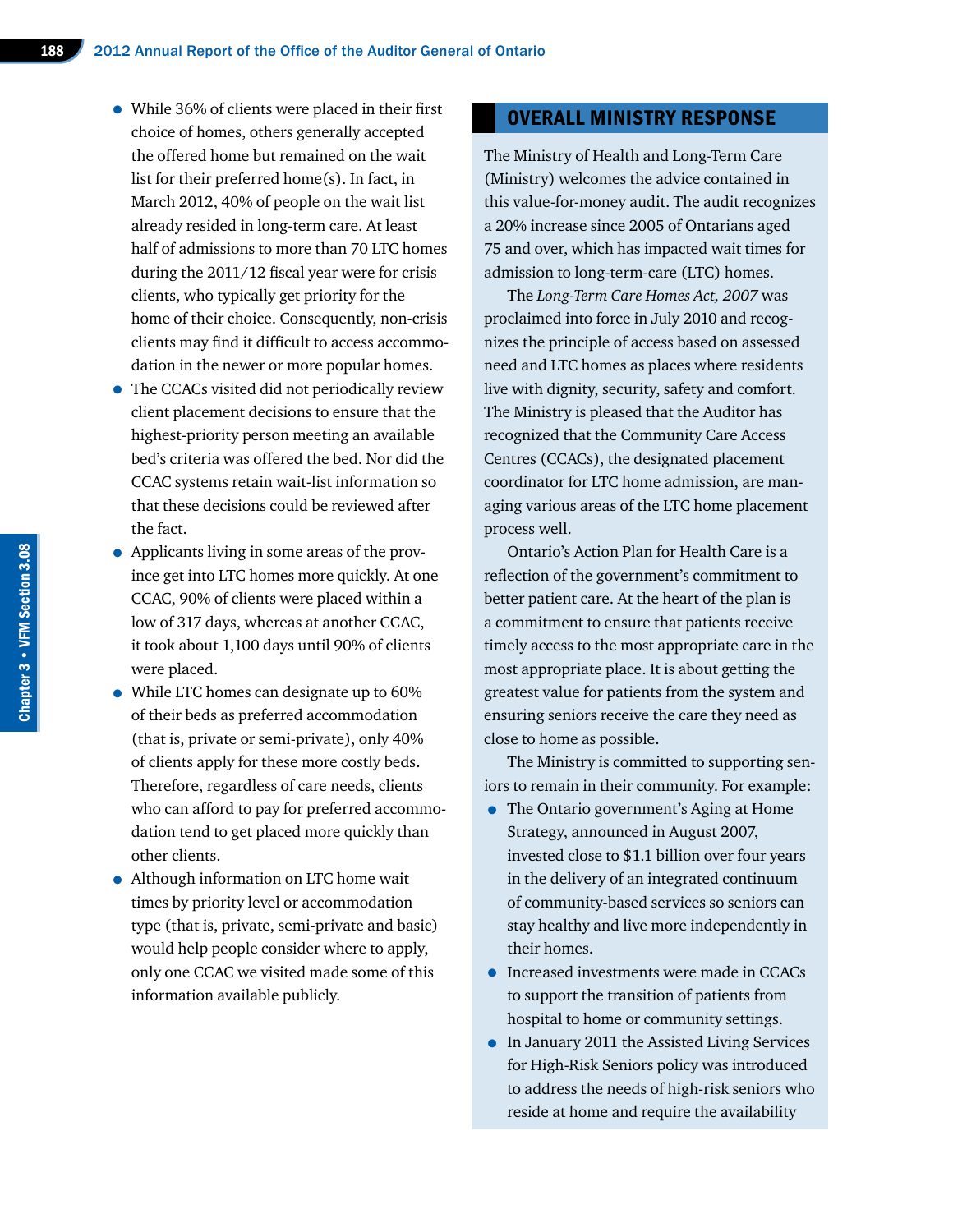of personal support and homemaking services on a 24-hour basis to avoid premature admission to an LTC home.

The The Ministry is working on launching a Seniors Strategy with a focus on supporting seniors to stay healthy and to stay at home longer, reducing the strain on hospitals and LTC homes. The Ministry will continue to work with the Local Health Integration Networks, CCACs and the LTC home sector to identify opportunities to improve the LTC home placement process.

# Detailed Audit Observations

# OVERVIEW OF PLACEMENT PROCESS

In general, the key steps followed to place a client in an LTC home involve: the CCAC determining a client's eligibility and priority for LTC home accommodation through a formal assessment process; clients applying to one or more LTC homes; clients accepted by the LTC homes being put on a wait list if a bed is not available; and clients at the top of a wait list being offered a bed. Figure 2 illustrates these key steps.

# INITIATIVES

The Ministry has supported a number of initiatives to help the LTC home placement process work consistently, fairly and in the most timely manner possible:

• From 2007 to 2012, the Aging at Home program helped seniors stay in their homes longer through home-care assistance and thereby postponed or reduced the need for long-term-care accommodation. Although this initiative has ended, the Ministry indicated that the LHINs are continuing to implement community-based programs and services that support seniors, including programs and

services designed to relieve pressures on hospitals and LTC homes by helping to find the appropriate health-care setting for clients.

- In 2008, LHINs working with CCACs introduced the Wait at Home approach to provide CCAC-organized homemaking and personal support services to higher-needs clients who required more help than that provided in regular home-care hours. This enabled clients to wait in their homes for a long-term-care vacancy rather than waiting in hospital.
- In July 2010, the *Long-Term Care Homes Act* took effect. Among other things, it introduced stricter eligibility criteria for LTC home placement. For example, it no longer permitted people access based solely on whether they would be financially, emotionally or physically harmed if they stayed in their current residence. It also increased the number of LTC homes to which an individual may apply from three to five, and decreased the wait to reapply from six months to 12 weeks in cases where the client refuses a bed at an LTC home to which they applied.
- The provincially standardized Resident Assessment Instrument for Home Care, which is used to consistently determine clients' eligibility for long-term care and prioritize clients on the basis of urgency, is continuing to be refined.
- The piloting of Resource Matching and Referral systems, which help match hospital patients to the earliest available appropriate LTC home bed, is expected to shorten the placement process. At the time of our audit, two LHINs were testing their own systems in conjunction with their associated CCACs; the remaining LHINs were expected to pilot similar systems during the 2013/14 fiscal year.
- A document management system supported by the Ontario Association of Community Care Access Centres has been implemented by six CCACs, and the Association indicated that the remaining CCACs would also be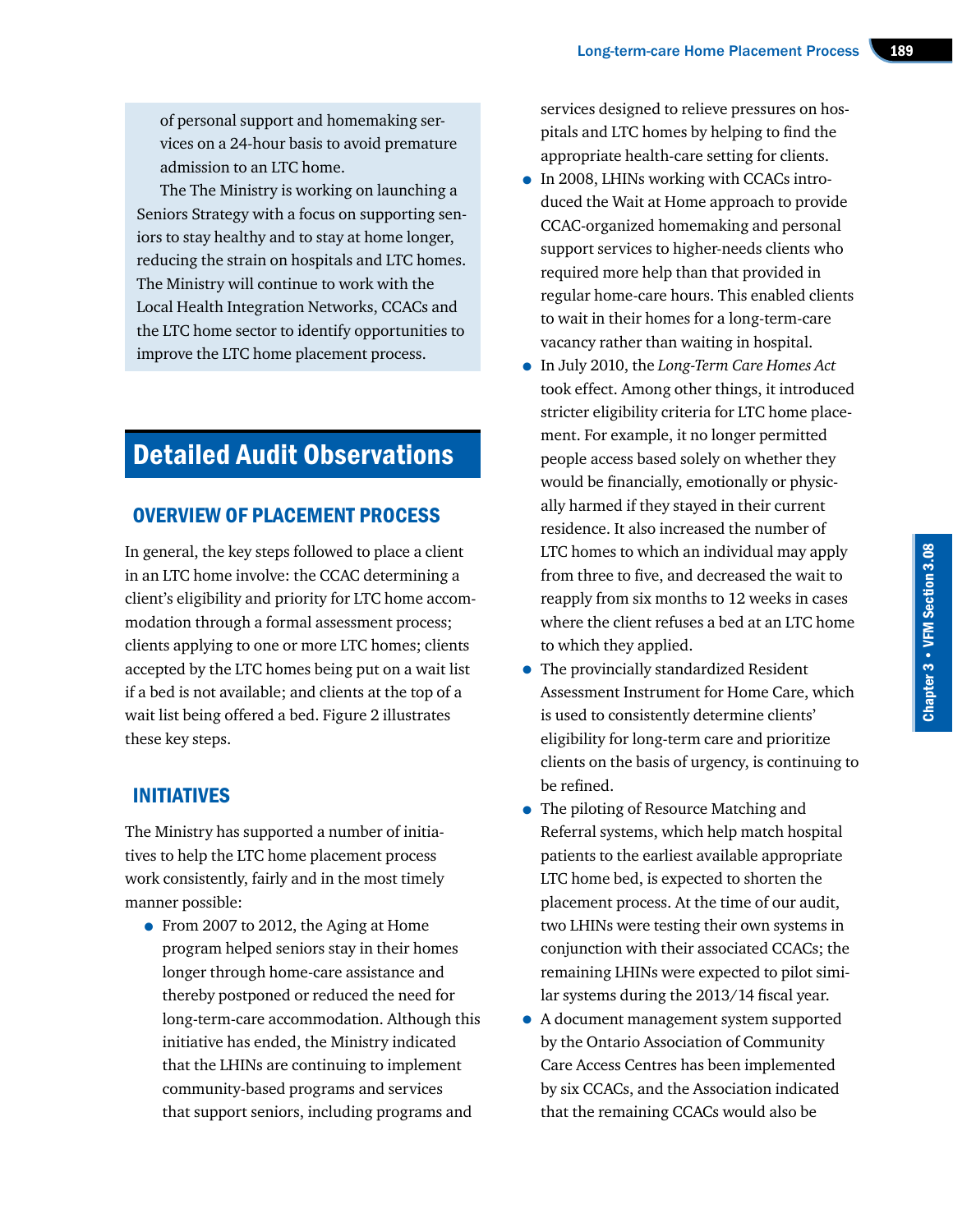#### Figure 2: Key Steps in Long-term-care Home Placement

Prepared by the Office of the Auditor General of Ontario



\* Clients who reject a bed offer are generally removed from all LTC home wait lists, but may reapply after 12 weeks. Hospitalized clients who reject a bed offer stay on the LTC home wait lists, but hospitals have the option of charging these patients a hospital-determined fee to continue waiting in hospital for an LTC home bed.

implementing this system. This system enables CCACs and LTC homes to send and receive clients' medical and placement information electronically.

• Over the next 10 years, older LTC homes containing 35,000 beds will be renovated. The Ministry indicated that the renovations will provide more modern and comfortable living,

as well as improved access, including greater wheelchair access for residents, and therefore make these homes a viable option for many more people.

• A toll-free Long-term Care Action Line has been established to allow citizens to phone the Ministry with concerns and complaints about LTC homes and the placement process.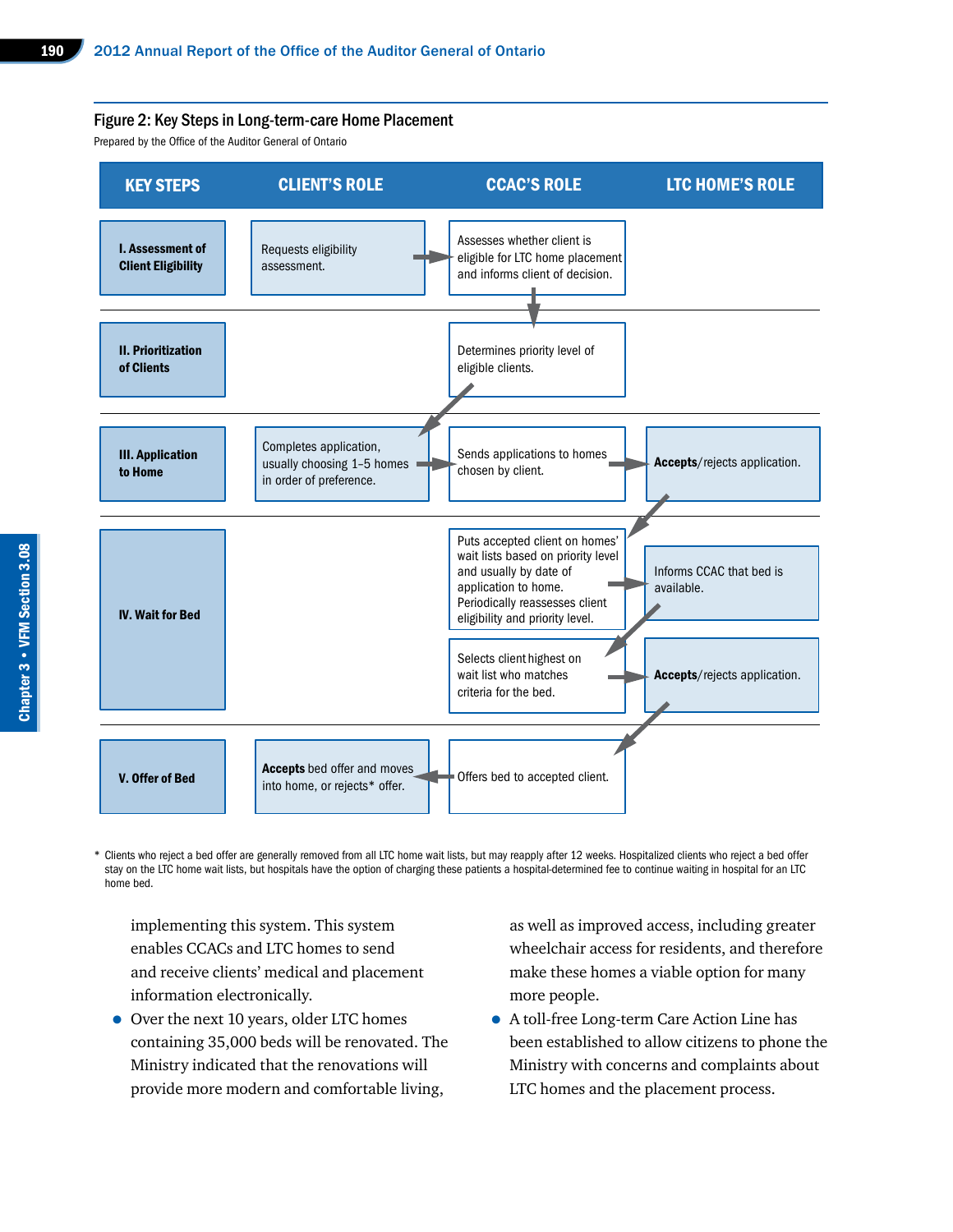#### WAIT-LIST MANAGEMENT

The number of people across the province waiting for an LTC home bed increased by almost 85% between March 2005 and March 2012, as shown in Figure 3, while the number of LTC home beds increased by about 3%. However, the number of people waiting decreased by almost 15% between March 2010 and March 2012. This was primarily due to the stricter eligibility criteria in the new Act.

Of the 32,000 people on the wait list as of March 31, 2012, about 19,000 (or about 60%) were waiting for placement in an LTC home. The remaining 13,000 (or about 40%) already resided in long-term care, but were waiting for another, more preferred, home.

On average, because residents tend to be older and often in poor health, they live in LTC homes for about three years. Therefore, although the numbers may vary among homes, about one-third of the 76,000 LTC home beds in Ontario become available each year.

## Determining Client Eligibility

To be eligible for an LTC home, individuals must be at least 18 years old and insured under the Ontario Health Insurance Plan. In addition, they generally must require the availability of 24-hour nursing care, supervision in a secure setting, or frequent assistance with activities of daily living such as dressing and bathing.

#### Timing until Assessment

Potentially eligible candidates come to the attention of CCACs in a number of ways: people may apply for long-term care on their own or on someone's behalf; the physician of a hospitalized individual may refer him or her to a CCAC; or CCAC staff may refer an existing client.

If the individual is not an existing client, the CCAC generally conducts a preliminary assessment within a few days to determine how urgently a full eligibility assessment for long-term care should be

## Figure 3: People Waiting for a Long-term-care Home Bed, 2005–2012

Source of data: Ministry of Health and Long-Term Care



Note: Data as of March 31 each year.

\* Reduction due primarily to tightened LTC home eligibility rules.

completed. If the preliminary assessment indicates that the client is likely to require home care for more than 60 days or admission to an LTC home, ministry policy requires the CCAC to complete an eligibility assessment within the next 14 days. However, if the client seeking LTC home admission is already receiving CCAC services, there is no similar requirement. To help reduce the time patients spend waiting in a hospital bed, two of the CCACs we visited had established stricter internal policies on the timeframe to assess them—three days at one and five days at the other—regardless of whether they were already receiving CCAC services.

According to ministry information for the 2011/12 fiscal year, province-wide the CCACs completed almost 80% of the assessments for hospitalized individuals within 14 days of receiving the request for LTC home accommodation; for people applying from home, 60% were assessed within 14 days and 90% were assessed within 54 days.

#### Reviewing Alternatives

To enable people to live at home as long as possible, the Act requires that CCACs review all communitybased alternatives before determining that a client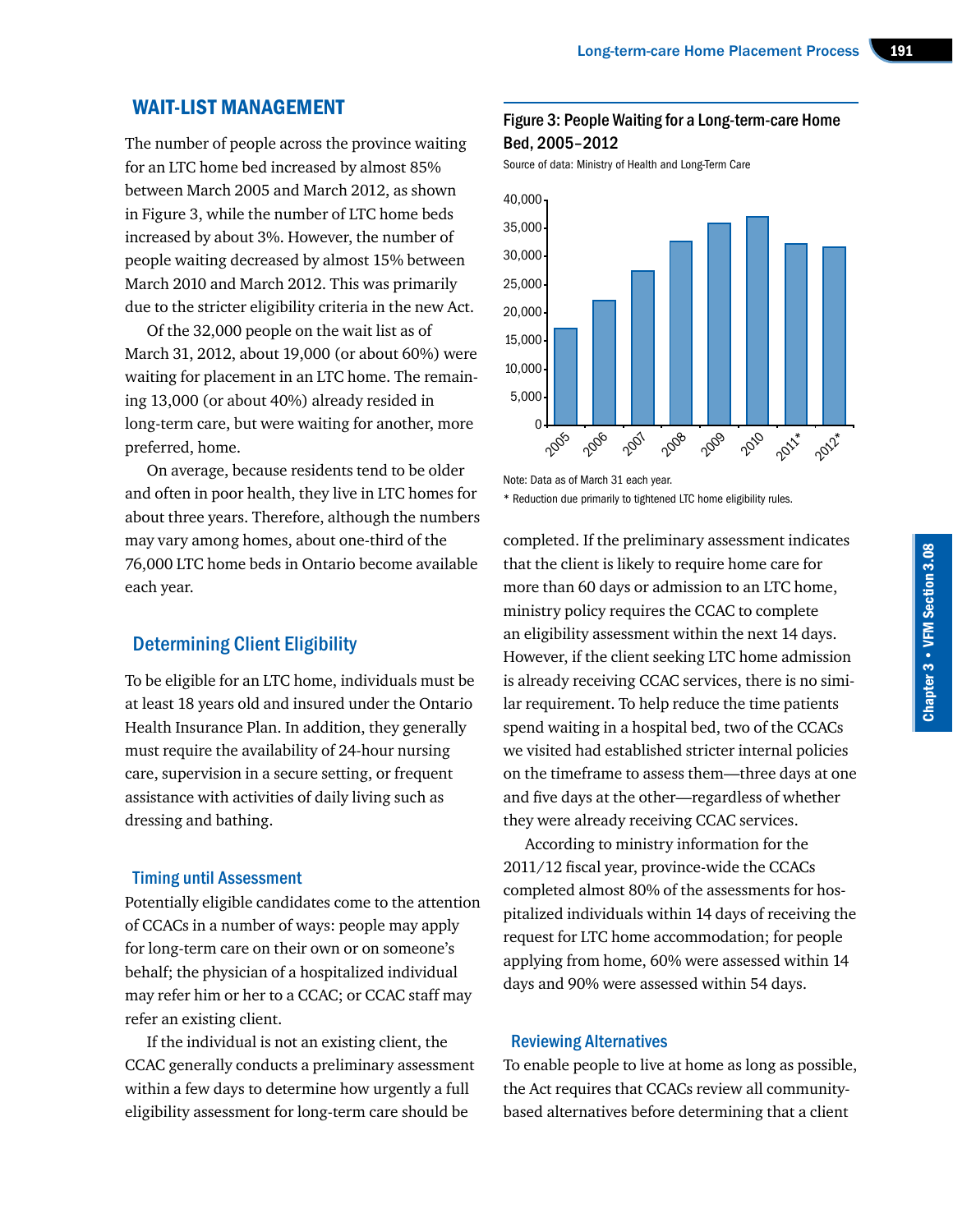is eligible for long-term care. For people who do not need the full range of LTC home services, alternatives might include more day or respite programs, or supportive-housing and assisted-living options for example, people live in their own apartment in a building that has on-site care available.

Almost all cases we reviewed at the CCACs visited indicated that at least some alternatives to an LTC home were investigated. However, satisfaction surveys conducted by those CCACs indicated that between 30% and 44% of clients did not feel they were informed of all the available alternatives (the CCACs each surveyed a relatively small number of LTC home placement clients). One CCAC indicated that many clients received CCAC care at home over an extended period, and that alternatives were explored during that time.

According to a 2012 report by Health Quality Ontario, a provincial agency that monitors and reports on health care, in the 2010/11 fiscal year nearly 20% of the CCACs' home-care clients who were subsequently placed in long-term care could have stayed in their homes or been placed elsewhere in the community. In 2011, a Ministrycommissioned report, *Caring for Our Aging Population and Addressing Alternate Level of Care,* indicated that 37% of clients waiting in hospital for an LTC home bed have care needs that are no more urgent or complex than those of many people being cared for successfully at home. This report also suggested that LTC homes should focus more of their capacity on restorative and transitional care programs (which promote, for example, the recovery of strength, endurance and functioning) that might assist clients in moving out of hospital more quickly and potentially returning to their own home rather than residing in an LTC home. However, these programs represented only about 2% of the LTC home system capacity at the time of the report.

#### Assessing Client Needs

CCAC staff—generally a case manager or a placement co-ordinator—determine clients' eligibility for an LTC home using the provincially standardized Resident Assessment Instrument for Home Care (RAI-HC). This assesses, among other things, the client's level of functioning, behaviour patterns and requirements for personal care. It includes a Method for Assigning Priority Levels (MAPLe), which helps determine the urgency of the client's need for long-term care. A rating score is generated based on the results of the assessments.

A client whose RAI-HC score is 7 or less is usually not considered eligible for an LTC home, while a client with a score of 11 or more is considered eligible. Determining eligibility of clients with scores of 8 to 10 is generally based on the MAPLe score and the case manager's professional judgment of the extent of caregiver burden present in the client's situation. At two of the three CCACs we visited, a senior manager was required to review the decision if a client had a score of 8 to 10, and eligibility was often based largely on caregiver burden. The third CCAC had no formal secondary review process, but indicated that it was implementing one.

As part of the eligibility determination process, the Act requires that a physician or registered nurse complete a health assessment. This five-page assessment provides information on, among other things, the client's condition, including any medications. The three CCACs told us that these assessments do not add much value to the eligibility process, as they are often not fully completed by the client's physician and duplicate information obtained through the RAI-HC. The Ministry indicated that the health assessment is an intentional secondary review to better ensure that all client information is accurate. We were informed that, in 2010, the Provincial Placement Committee (a group comprising representatives from each CCAC and the Ontario Association of CCACs) recommended discontinuing these health assessments. However, they were still required at the time of our audit.

According to information we received from the Ministry, in the 2011/12 fiscal year the CCACs conducted more than 40,000 eligibility assessments of more than 36,000 individuals province-wide; some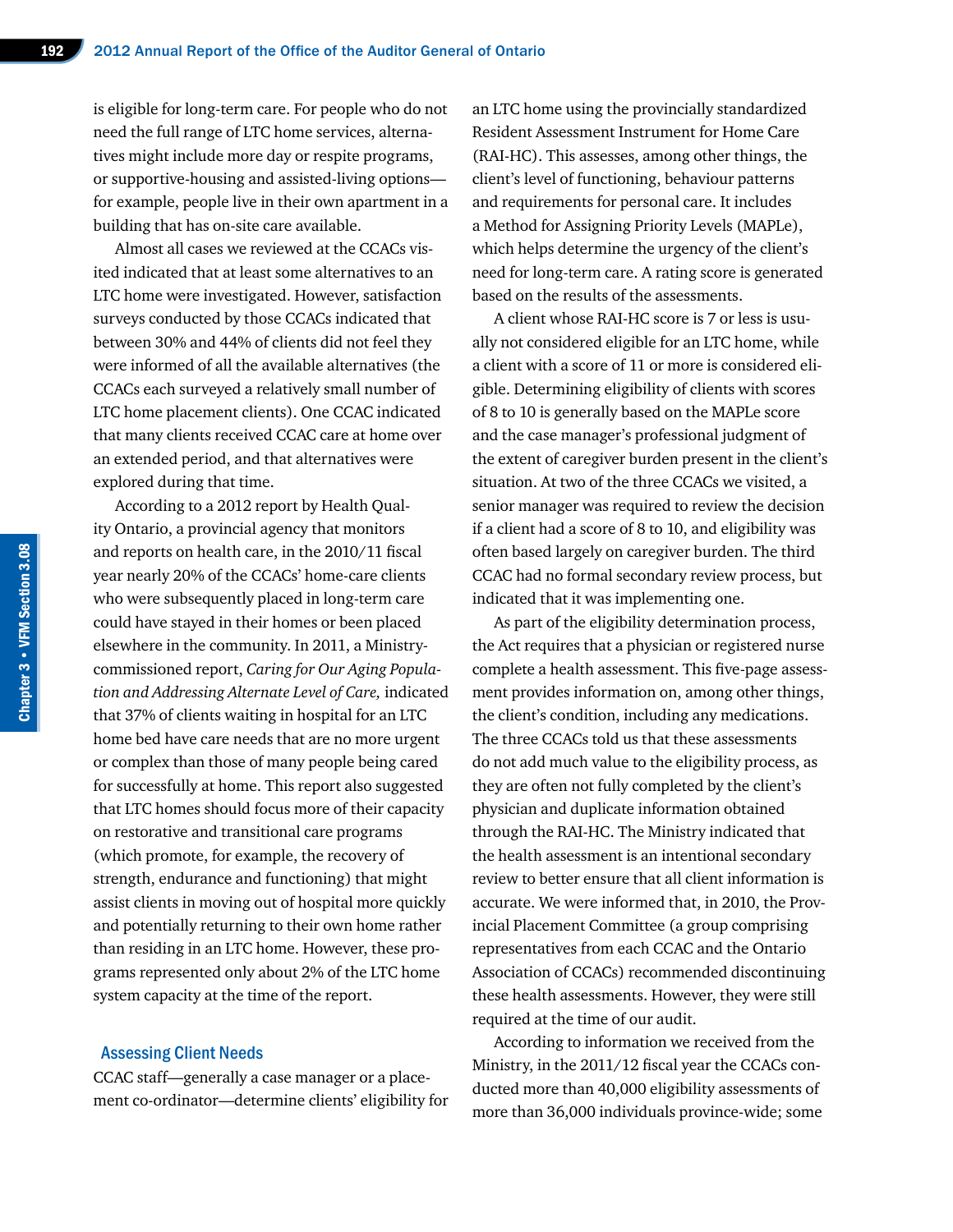people are assessed more than once, for instance if they change their minds about long-term care. The CCACs determined that more than 33,000 applicants were eligible for an LTC home. At the three CCACs we visited, the percentage of applicants who met the placement eligibility criteria ranged from 88% to 93% that year. Rejected applicants may appeal their case to the Health Services Appeal and Review Board, an independent quasi-judicial tribunal established by the Ministry. The three CCACs informed us that appeals rarely occur.

#### Determining Initial Priority Level of Clients

In the event that accommodation is not available immediately, names are added to the LTC home's wait list based on each client's priority level. The Act stipulates the priority levels and the eligibility for each level. The CCACs are responsible for determining at which priority level clients should be placed. The Ministry and CCACs told us that the highest priority levels are seldom used—only 33 such clients were on the wait list as of March 31, 2012. These priority levels include a category for veterans (who are eligible for veterans' beds, which are less than 1% of all LTC home beds), and a category for clients requiring readmission to an LTC home after being discharged involuntarily, such as following an extended hospitalization. Figure 4 outlines the other, more commonly used priority levels.

Not all the priority levels are based exclusively on medical need—for example, the federally supported veterans' beds in LTC homes are available to veterans, even if they have no health-care needs or would not otherwise be eligible. These beds therefore may not be available for clients with care needs. Similarly, under priority levels 3B and 4B, spouses of current residents wishing to live in the same LTC home do not require any care needs to be eligible. And, while category 2 clients must have care needs, these clients are prioritized within level 2 based on their spouse/partner's date of admission to the home, even though their care needs may not

be as high as others'. Therefore, in many of these cases, clients with lesser care needs may be ranked ahead of clients with higher care needs.

If a person's condition deteriorates, he or she may be re-prioritized to a higher level. However, clients will be placed on the 3A and 4A wait list using their original 3B or 4B wait-list date—and therefore possibly ahead of other 3A or 4A clients who have been waiting at a higher-needs priority level for a longer time.

All three of the CCACs used judgment in determining which clients were a crisis priority, including a determination of the caregiver's burden. Caregiver burden considerations can potentially give one client priority over another whose needs are more urgent and whose caregiver burden is at least as arduous but whose caregivers are less insistent. To reduce the risk of inappropriately designating clients as crisis, one CCAC required a senior manager to review each crisis designation and sign a crisis approval form. In most of the files we reviewed, the senior manager had signed this form. Another CCAC required a second case manager to review each crisis designation. However, 50% of the files we reviewed did not indicate whether this review had been completed. The third CCAC did not require crisis designations to be reviewed by a second person, but said that more borderline cases could be discussed between case managers.

We noted that two of the CCACs used additional factors, which were not specifically based on needs, for designating clients as crisis. For example, one CCAC's policy included designating clients as crisis if they had waited three years in an LTC home that was not their first choice. Another CCAC, which had a program to enable hospitalized clients to wait at home for an LTC placement, designated such clients as crisis once they had waited at home for 30 days, mostly because of difficulties the clients had with coping at home.

Patients waiting in hospital for an LTC home bed are generally prioritized as a 3A or 4A, with no priority over people waiting in the community. We noted that one other province gives a higher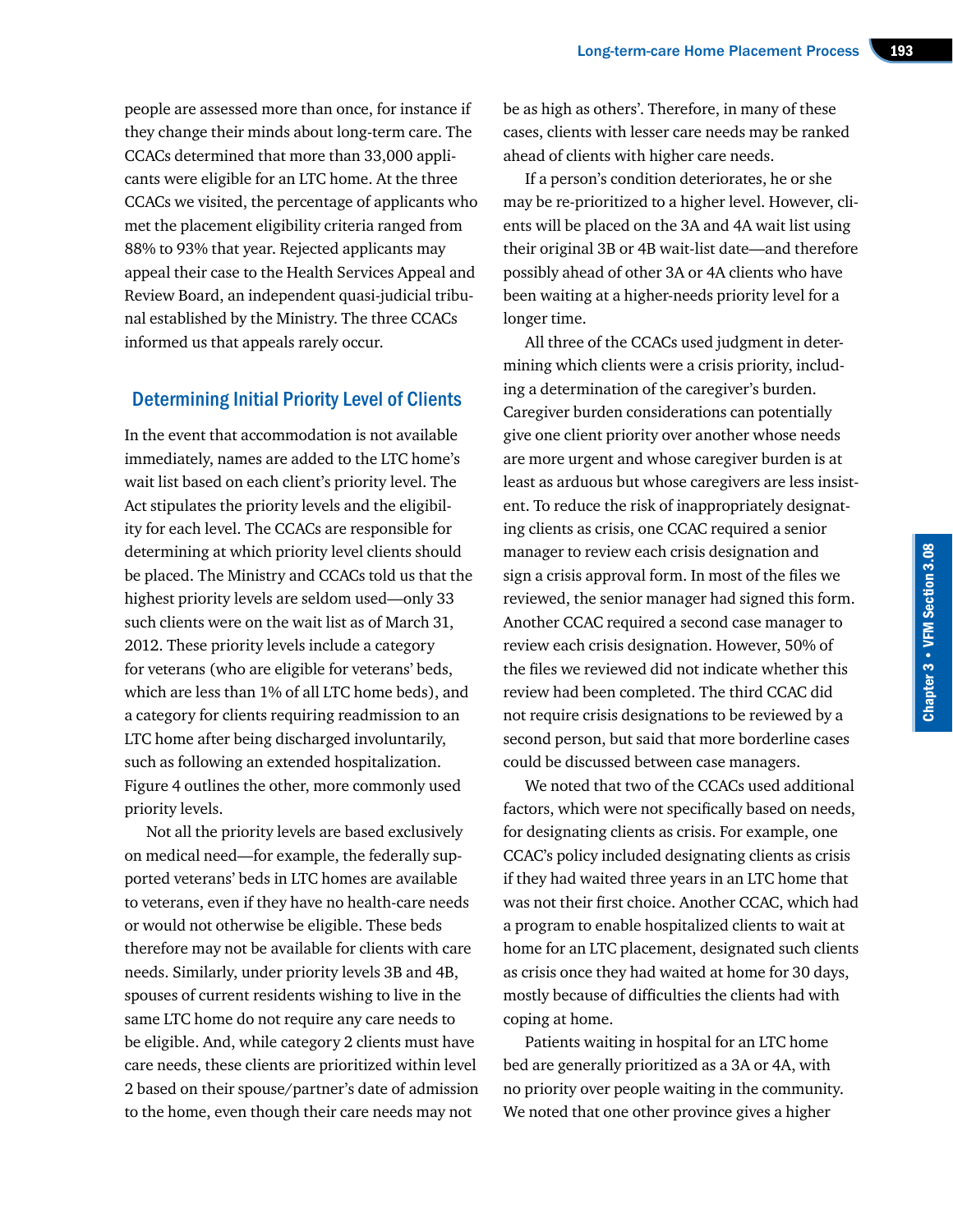#### Figure 4: Commonly Used Long-term-care Home Priority Levels

Source of data: Long-Term Care Homes Act and Ministry of Health and Long-Term Care

|                                                                                                                                                              | <b>Priority</b> |                                                                                                                                                                                                                                                                                                                                                                                                   | <b>Ranking within</b>                                    |  |
|--------------------------------------------------------------------------------------------------------------------------------------------------------------|-----------------|---------------------------------------------------------------------------------------------------------------------------------------------------------------------------------------------------------------------------------------------------------------------------------------------------------------------------------------------------------------------------------------------------|----------------------------------------------------------|--|
| <b>Description</b>                                                                                                                                           | <b>Level</b>    | <b>Eligibility Criteria</b>                                                                                                                                                                                                                                                                                                                                                                       | <b>Priority Level</b>                                    |  |
| Crisis                                                                                                                                                       | 1               | • Client requires immediate placement, such as a client with<br>dementia whose primary caregiver dies<br>Client waiting in a hospital that the LHIN has declared "in<br>٠<br>crisis" to free up beds when the hospital is experiencing<br>severe capacity pressures                                                                                                                               | By urgency of client's<br>need for placement             |  |
| Reunification with<br>spouse/partner who<br>already resides in the<br>LTC home                                                                               | $\overline{2}$  | Client is eligible based on care needs and wishes to reside in<br>the same LTC home as spouse/partner                                                                                                                                                                                                                                                                                             | By date of spouse/<br>partner's admission to<br>the home |  |
| Clients who are of,<br>or whose spouse/<br>partner is of, the<br>same religion, ethnic<br>origin or linguistic<br>origin that the LTC<br>home specializes in | 3A              | Client or spouse/partner has applicable background, and<br>client:<br>• has higher care needs*;<br>is waiting in hospital; or<br>is residing in another LTC home, but this is their first choice<br>٠<br>of LTC homes                                                                                                                                                                             | By date of application to<br>LTC home                    |  |
|                                                                                                                                                              | 3B              | Client or spouse/partner has applicable background, and<br>client:<br>• does not meet eligibility for 3A, but is otherwise eligible<br>based on care needs;<br>• is residing in another LTC home and has applied for a bed in<br>this home, but this is not their first choice of homes; or<br>• does not have care needs, but wishes to reside with<br>spouse/partner who is already in the home | By date of application to<br>LTC home                    |  |
| Other clients                                                                                                                                                | 4A              | Client not eligible for any other higher priority level who:<br>has higher care needs*;<br>٠<br>is waiting in hospital; or<br>is residing in another LTC home, but this is their first choice<br>of LTC homes                                                                                                                                                                                     | By date of application to<br>LTC home                    |  |
|                                                                                                                                                              | 4B              | Client not eligible for any other higher priority level who:<br>• is eligible based on care needs;<br>• is residing in another LTC home and has applied for a bed in<br>this home, but this is not their first choice of homes; or<br>does not have care needs, but wishes to reside with<br>$\bullet$<br>spouse/partner who is already in the home                                               | By date of application to<br>LTC home                    |  |

\* The Provincial Placement Committee's guideline indicates that clients with higher care needs are generally those with a RAI-HC score of 16 or higher, or those with both a RAI-HC score of 11 to 15 and a MAPLe score of 4 or higher.

wait-list priority to people who are waiting in the hospital, in order to more quickly free up hospital beds for other patients. In Ontario, in order to free up hospital beds more quickly when a hospital is experiencing severe capacity pressures, the LHIN can declare the hospital to be "in crisis," and all

patients waiting for an LTC home in this particular hospital are generally given crisis priority. When these patients move up to the crisis priority level, it causes other 3A/4A patients, both in other hospitals as well as in the community, to wait longer for an LTC home. In 2011, two of the CCACs we visited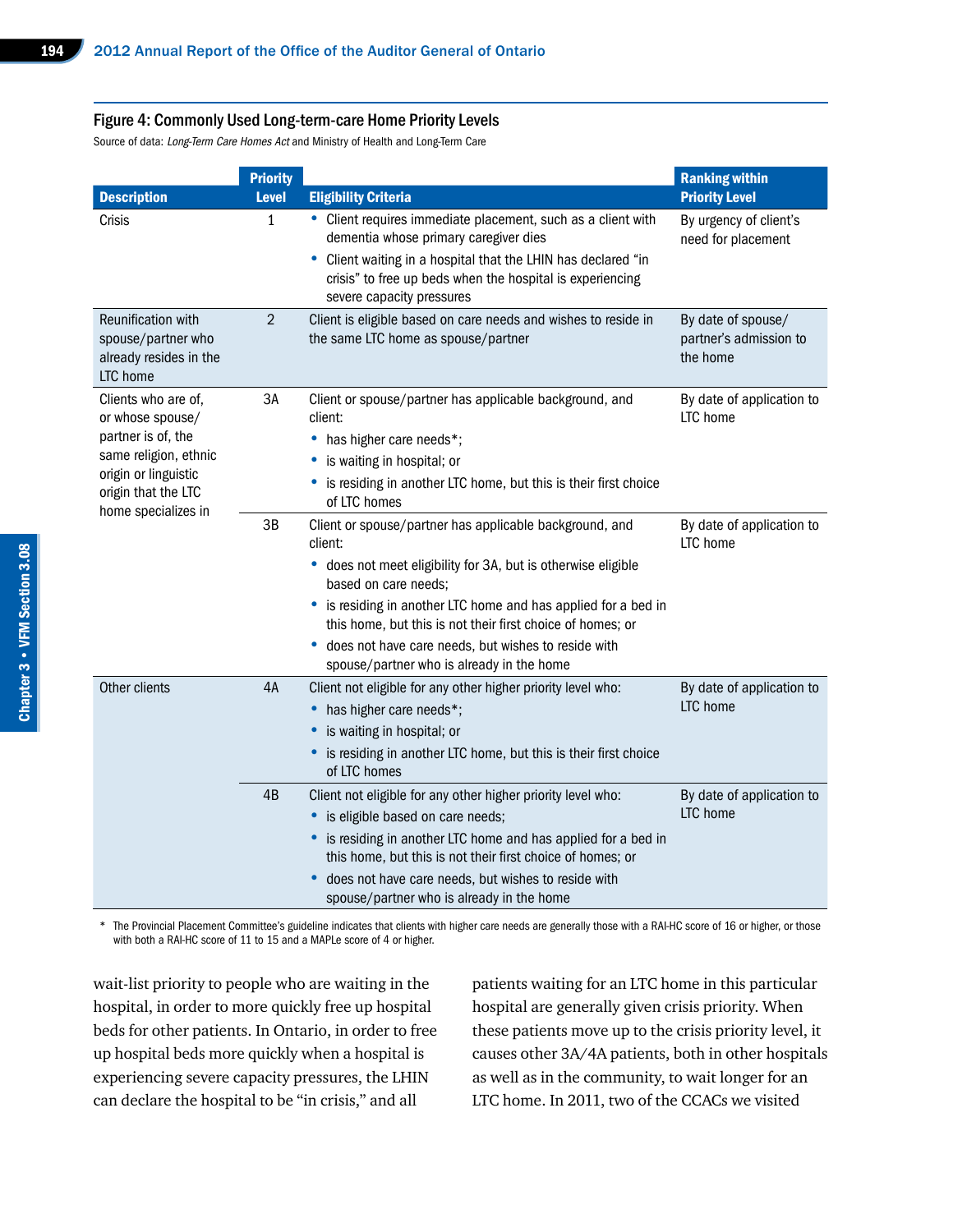had a combined total of nine hospitals declared in crisis; and one of the hospitals was designated as being in crisis for most of that year.

The Act requires that crisis clients be prioritized on the basis of urgency of need. However, the CCACs we visited told us that all crisis clients have high needs, so it is often hard to distinguish whose needs are more urgent.

One of the CCACs prioritized crisis clients on the basis of their total wait time for an LTC home. Another CCAC prioritized most crisis clients on their total wait time as well, but also maintained a "high-crisis" list that gave top priority to clients with the most urgent needs waiting in the community. The third CCAC generally gave priority to crisis clients according to their wait time in just the crisis category.

After crisis clients, spouses and partners including relatives or friends—of current LTC home clients are the next-highest-level priority. During our audit, the Ministry clarified its definition of partner to include only those individuals who had lived with the client during the year preceding the client's application to an LTC home. All three CCACs visited had adopted this clarified definition.

The Act gives clients seeking LTC homes that serve their religion, ethnic origin or linguistic origin a category 3 priority level. Although no documentation is required to be placed in this priority level, it is important for CCACs to accurately identify clients who are entitled to this priority. However, for three of the specialty homes at one CCAC, 26 clients, accounting for 75% of all the clients ranked at the priority level 4A/4B, actually qualified for the higher 3A/3B priority level. We brought these cases to the attention of the CCAC, which reclassified them to priority level 3A/3B. While all the clients moved up the wait list, nine of the clients moved up the wait list by more than 600 people. This CCAC indicated that, because no one moved to the top position on the wait list, none of these clients had missed a bed offer.

# Placing Clients on the Wait List

#### Client Application to Homes

The Act requires CCACs to provide clients with information on the implications of different LTC home choices, and, if the client wishes, assistance in selecting homes. Clients eligible for an LTC home generally select a maximum of five homes, with crisis clients permitted to select an unlimited number of homes. Clients complete an application for the home(s) to which they wish to apply; if more than one is selected, they rank them in order of preference. This application is provided to the CCAC. However, there is no deadline for completing the application. This gives clients and their family time to consider their options carefully. However, for hospital patients it can also extend the time that they occupy a hospital bed.

Under the Act, clients have the right to voluntarily choose which LTC home(s) they want to apply to; in February 2011, and again in May 2012, the Ministry clarified with the LHINs that clients cannot be required to choose from a pre-selected list of homes. In essence, clients can only be placed in a home that is acceptable to them. However, we noted that one CCAC had a policy of asking crisis clients to select homes with current vacancies or short waiting lists if the applicant's selected home(s) could not accommodate immediate admission. If the client did not agree to do this—perhaps because of distance from family or because the homes were older facilities—he or she might lose the crisis designation, and be moved to a lower priority level by the CCAC. We noted that another CCAC had a policy in place until October 2011 that required crisis clients to choose all homes within 70 kilometres of their residence, or similarly risk losing their crisis designation. However, the Ministry required this CCAC to change the policy, stating that the crisis designation is based on the clients' condition or circumstances, not on their willingness to consider alternative LTC home choices. This CCAC indicated that it focuses on clients requiring immediate placement when designating clients as crisis.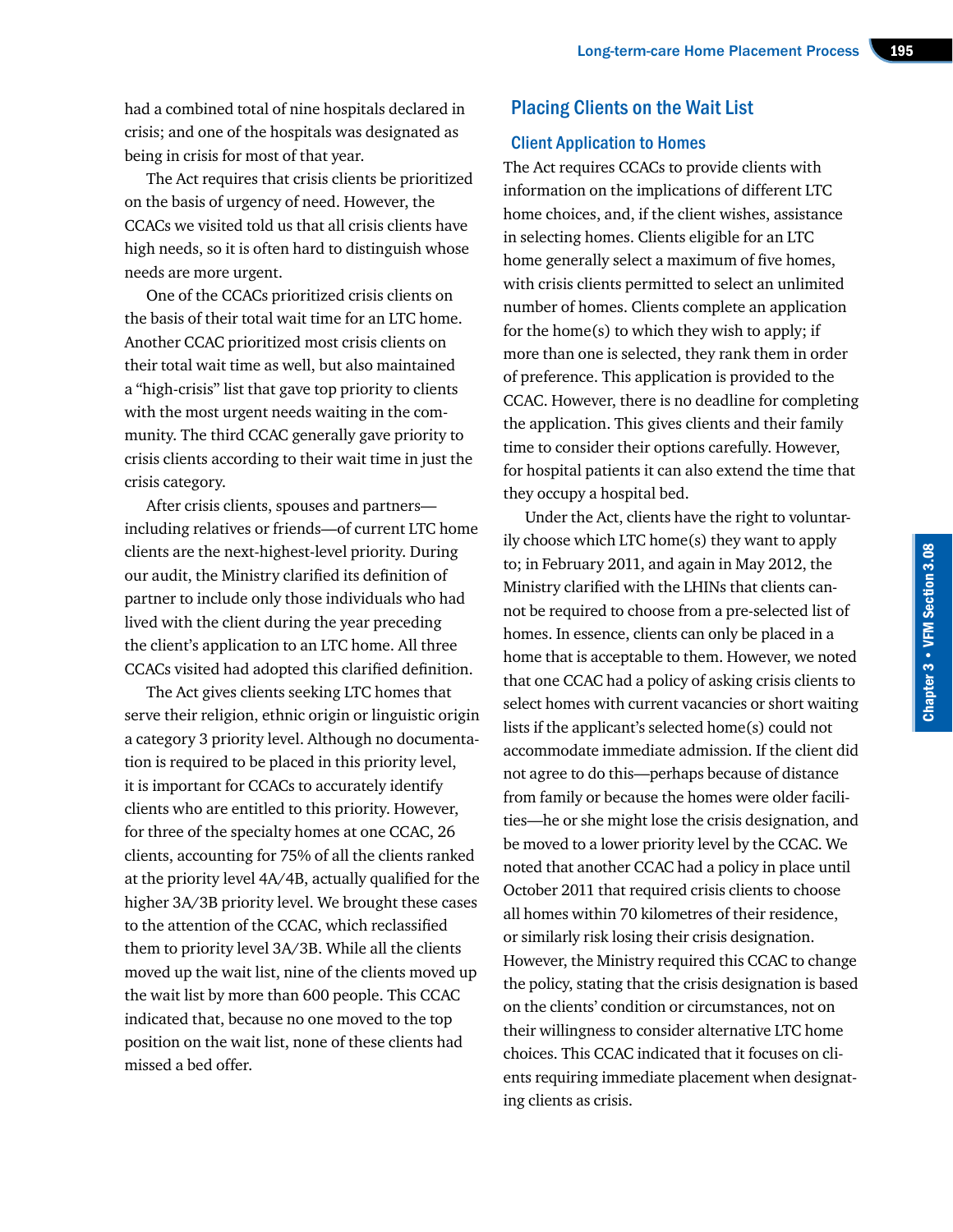Numerous studies have shown that remaining in hospital longer than medically necessary, including waiting in hospital for an LTC home, can be detrimental to a person's health for various reasons, among them the potential for a hospital-acquired infection such as *C. difficile*, and, for older patients, a decline in physical and mental abilities due to lack of activity. As well, it is much more costly for a person to wait in hospital than in an LTC home or at home with appropriate home-care support, and it might prevent another person requiring hospital care from occupying that bed. We determined using ministry data that, during the 2011/12 fiscal year, 19% of clients waiting in hospital had applied to only one home. In fact, at one CCAC we visited, 35% of clients waiting in hospital had applied to only one LTC home. While this practice would tend to increase the time clients wait in hospital for a bed in their preferred home, we noted that the median wait time province-wide for 3A and 4A hospitalized clients was about half that of people waiting in the community. This may be due to hospitals encouraging clients to apply to homes with vacant beds.

Rather than allowing patients to wait in hospital for their preferred home, our research indicated that many other provinces have stricter policies: five provinces require the patient to go to the first vacant bed in any LTC home; and two provinces require patients to go to any LTC home within 60 and 100 kilometres, generally of their home, respectively.

#### Acceptance/Rejection by LTC Homes

The CCAC forwards client applications, including information on the client's care needs, to the applicable LTC homes. At the three CCACs visited, this information was usually faxed. At the time of our audit, the Ontario Association for Community Care Access Centres was piloting a system at six CCACs for the electronic transmission of documents to and from LTC homes.

Under the Act, LTC homes generally have five business days to accept or reject an application.

If the home requires more information from the CCAC, the home has three additional days after it receives the information to make its decision. According to ministry data, in the 2011/12 fiscal year LTC homes province-wide made a decision on 65% of the applications within five business days. LTC homes responded to 90% of applications within 28 days.

We were informed that LTC homes rarely reject clients unless they have very high care needs; in the 2011/12 fiscal year, only about 1% of clients' applications were rejected. An accepted client can move into the LTC home immediately if a bed is available. However, in most cases the client is added to the home's wait list based on the client's priority level because no bed is currently available.

#### Reassessing Clients

In some cases a client's condition can deteriorate significantly while waiting for an LTC home bed. These changes might merit adjusting the client's priority level to a higher level, such as a crisis priority. As well, when beds become available, LTC homes require up-to-date information about the care needs of the clients who are moving in.

CCACs may be made aware of changes in a client's condition by various means, for instance when the client's family contacts the CCAC or when the CCAC conducts a reassessment. The Act requires that clients have an assessment or reassessment within three months of their placement in long-term care, which helps ensure LTC homes have up-to-date information to prepare for the client's needs. This involves completing all aspects of the initial eligibility assessment again, including the RAI-HC assessment and the health assessment (generally obtained from the client's physician). As well, ministry policy states that a reassessment of the RAI-HC should be completed every six months. This applies to clients requiring care at home, to ensure their care plans meet their needs, as well as to clients not receiving care at home and hospitalized clients. CCACs province-wide completed a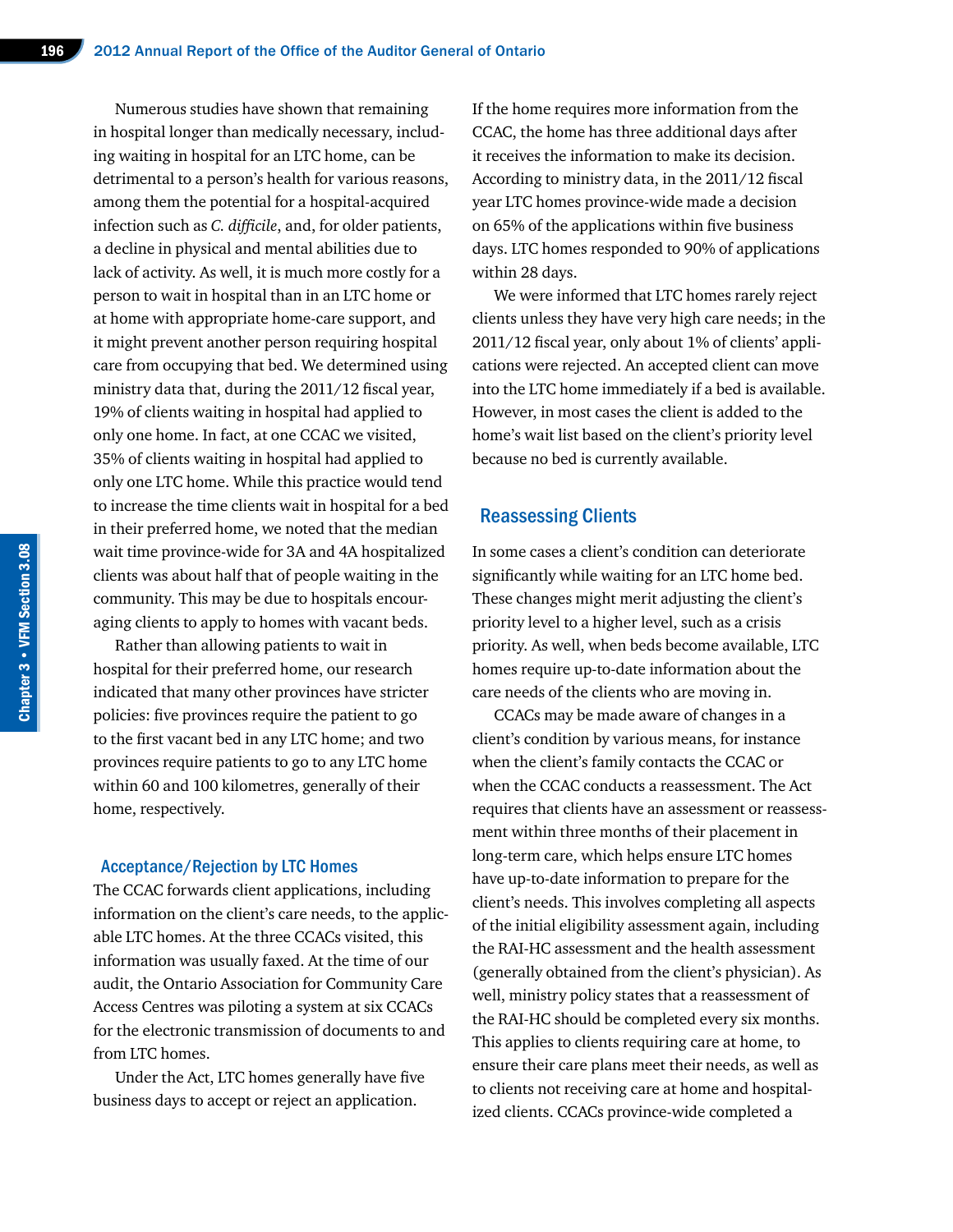combined total of about 36,000 reassessments of clients on LTC home wait lists in the 2011/12 fiscal year.

The CCACs visited confirmed that it is challenging to complete all required reassessments, and therefore they used their resources as follows:

- Two CCACs ensured that assessments/ reassessments for the 10 highest-priority clients on each home's wait list had been completed in the past three months. As well, one CCAC indicated that clients with conditions that were likely to change would be reassessed every six months, while the other CCAC indicated that it conducted as many six-month reassessments as possible.
- The third CCAC's approach was to reassess 3A/4A clients every three months and 3B/4B clients every six months. (Clients ranked 3A/4A at each home are eligible for beds before 3B/4B clients.)

For hospitalized clients and clients not receiving CCAC care at home, conducting a quick "touchbase" with clients and other appropriate persons, including families, could more quickly provide the CCAC with information on whether a client's condition has changed, and therefore whether a more formal reassessment is needed to determine, for example, whether a client's priority level might have also changed. Furthermore, identifying and reassessing clients who are likely to be placed within the next three months, such as those nearing the top of the wait lists, might provide LTC homes with the information needed to prepare for clients without requiring that the CCAC repeatedly conduct a formal reassessment of all individuals every six months.

As well, a quick "touch-base" might identify clients already in an LTC home who stayed on wait lists for other more preferred homes, but who have subsequently decided to remain where they are. One CCAC indicated that it followed up with clients after six weeks, and all three CCACs indicated that they followed up annually, for example, as part of client reassessments. However, one CCAC

visited did a one-time check of clients already in an LTC home who were on the wait list for another home, resulting in about 10% of those clients being removed from the wait lists.

#### Placing Clients in LTC Homes

When a bed becomes available, the LTC home notifies the CCAC and provides information on the type of bed. This information includes whether the bed is basic (varies from one or two people per room in newer homes, to three or four people in older homes) or preferred (that is, semi-private or private) to match the client's request; whether a bed in a shared room is appropriate for a male or female; and whether the bed is in a locked area and appropriate for clients requiring secure accommodation.

Once notified, the CCAC selects the client at the top of that home's wait list who matches the specifications of the available bed. To better match hospital patients to the first available appropriate LTC home bed, Resource Matching and Referral systems were being piloted in two LHINs, and the remaining LHINs were expected to pilot similar systems during the 2013/14 fiscal year. The CCAC then sends current information on the selected client to the LTC home. The LTC home reviews the information and may accept or reject the client. Rejections from LTC homes at this stage are generally because the client's needs have changed significantly since the home accepted the initial application. If the applicant is rejected, the client is notified and the CCAC generally removes this client from the home's wait list and proceeds to the next person. Rejected clients may apply to another home.

If the client is accepted, the CCAC contacts the individual and offers him or her the bed. Under the Act, the client has 24 hours to respond. If the client accepts the bed offer, the Act requires that he or she move into the LTC home within five days. Our review of ministry data indicated that 83% of beds offered to clients were accepted province-wide in the 2011/12 fiscal year. Furthermore, 36% of the clients who were placed got their first choice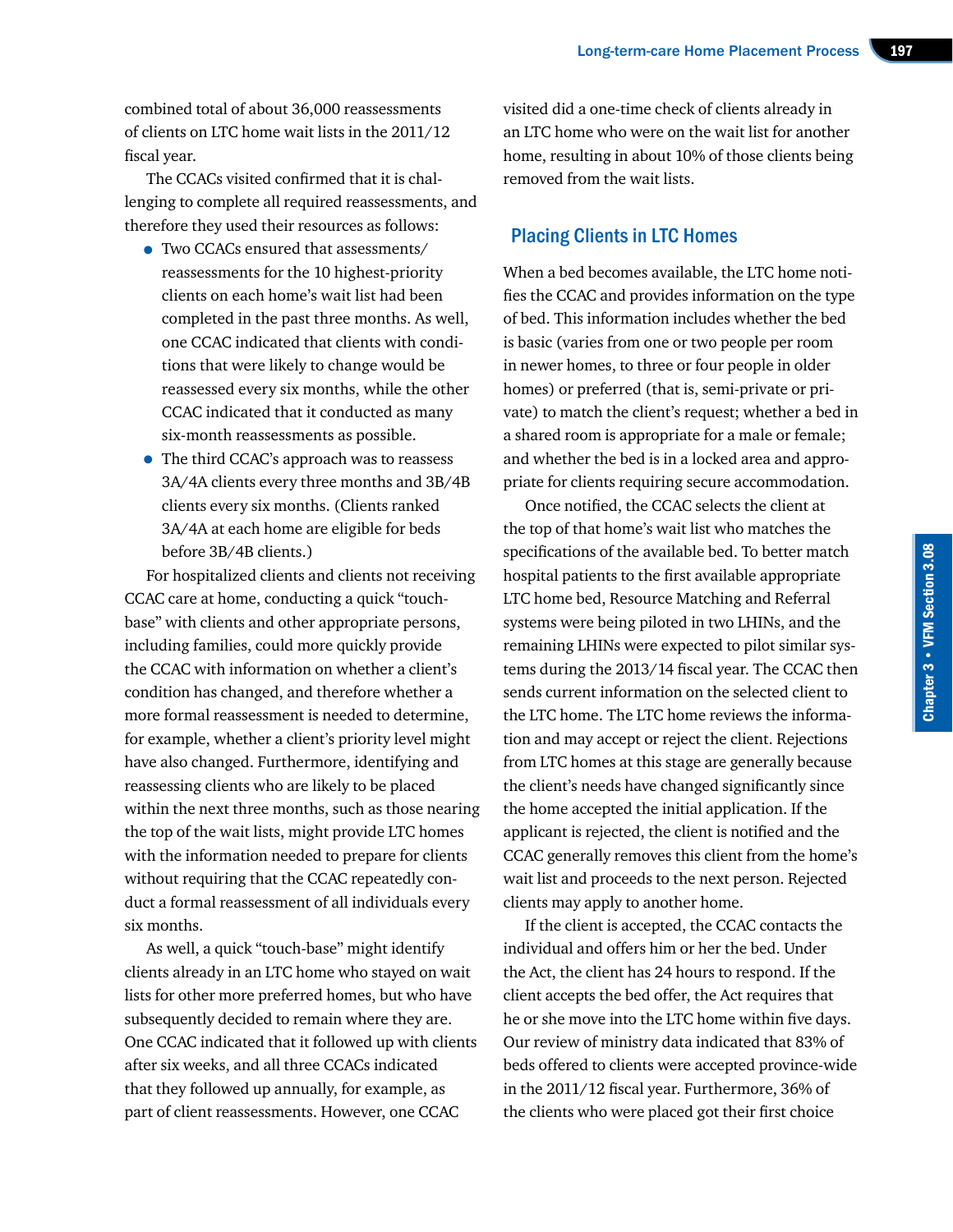of homes. Other people who had not selected the home as their first choice nonetheless were offered the bed, and, after accepting, generally remained on the wait list for their preferred home(s).

If a client applying from the community rejects a bed, he or she is generally removed from all LTC home wait lists for a period of 12 weeks. If the client was waiting in hospital, he or she may remain on the wait list for LTC homes, but under the *Public Hospitals Act* the hospital has the option of charging the client a hospital-determined fee to continue waiting in a hospital bed.

In the latter half of the 2010/11 fiscal year, two of the CCACs visited incorporated a process into their information system to assist in tracking the status of available LTC home beds, including when the bed became available, to whom the bed was offered, the date the bed was offered, and whether the client accepted or rejected the bed. The third CCAC used spreadsheets to track this information but indicated that it was implementing an integrated system similar to that of the other CCACs.

We noted that CCACs did not periodically review client placement decisions in order to ensure the highest-priority person was offered the available bed. Furthermore, the information system used by the CCACs did not have the capability to retrieve what an LTC home's wait list looked like on a specific date, and therefore CCACs could not review these decisions after the fact.

#### RECOMMENDATION 1

To better ensure that higher-needs clients are identified and placed in long-term-care homes (LTC homes) as soon as possible, Community Care Access Centres (CCACs) should:

- develop a consistent province-wide process for ranking clients within the crisis priority level;
- in consultation with the Ministry, consider conducting a periodic "touch-base" to determine whether wait-listed clients' condition or circumstances have changed and there-

fore require a reassessment of their needs, rather than conducting formal reassessments of all clients every six months as is currently required; and

• conduct periodic independent reviews of placement decisions to ensure that the highest-priority client matching the bed specifications (such as male versus female, and private versus semi-private and basic accommodation) is offered the first available LTC home bed.

#### CCAC RESPONSE

All of the CCACs visited agreed with this recommendation and indicated that they would:

- work with the Provincial Placement Working Group (a group comprising representatives from each CCAC and the Ontario Association of CCACs) to develop a consistent provincewide process for ranking clients within the crisis priority level;
- work with the Ministry of Health and Long-Term Care to create a province-wide standardization of the current CCAC processes to include a periodic "touch-base" to determine whether wait-listed clients' conditions or circumstances have changed and whether a formal reassessment is required; and
- in conjunction with the Ontario Association of CCACs, develop the necessary reports to conduct periodic independent reviews of placement decisions to ensure that the highest-priority client matching the bed specifications is offered the available LTC home bed.

# RECOMMENDATION 2

To help clients move out of hospital more quickly and to help manage growing wait lists, the Ministry of Health and Long-Term Care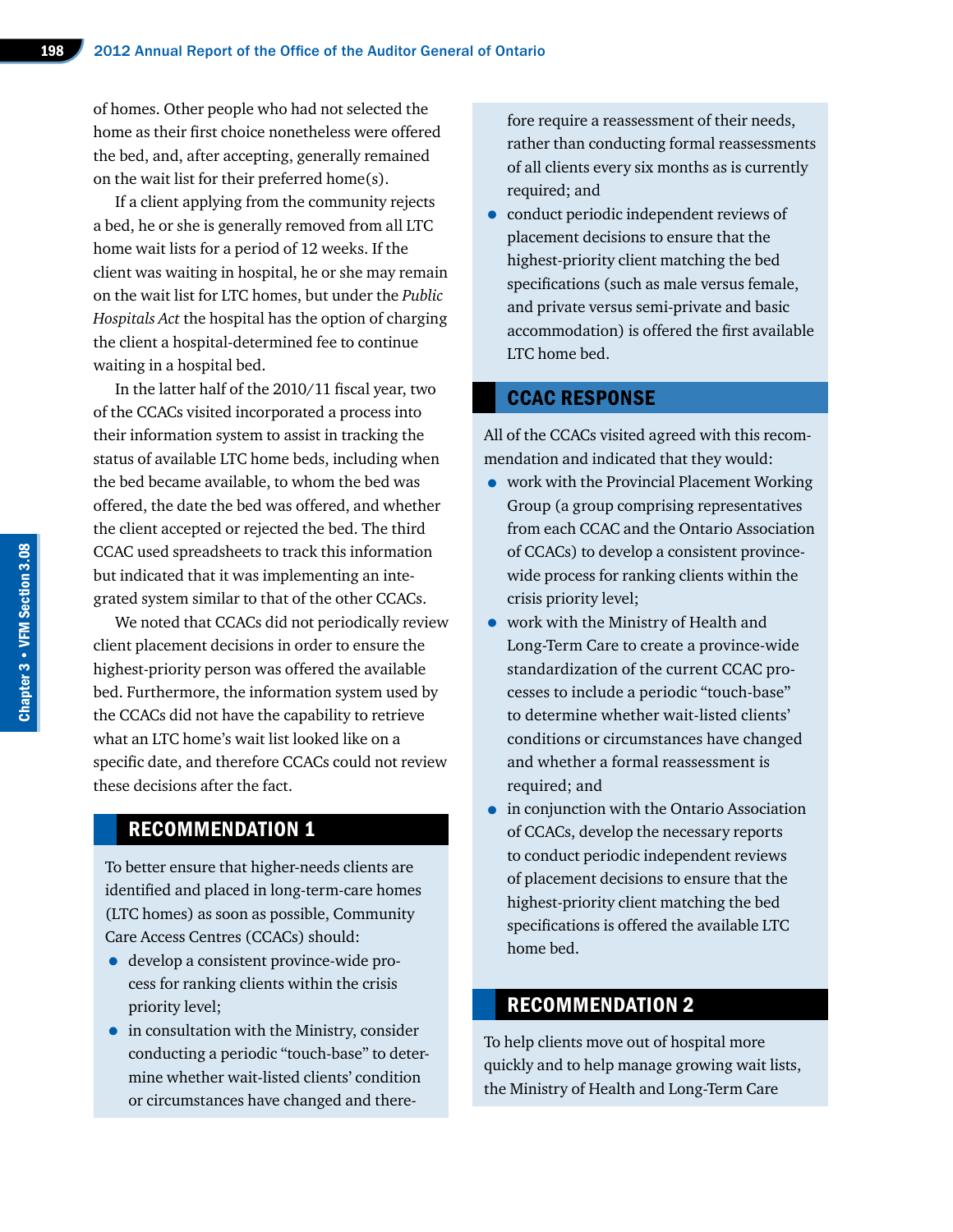(Ministry) should consider options employed by other jurisdictions, as well as making more community alternatives to long-term-care (LTC) homes available and having LTC homes provide more restorative and transitional care programs to improve, among other things, clients' functioning.

As well, to better ensure that clients assessed as eligible for an LTC home are placed as soon as possible, the Ministry should streamline the client health assessment (to avoid duplicating information that is already obtained as part of the eligibility assessment and to avoid potentially delaying the process).

#### MINISTRY RESPONSE

The Ministry values the Auditor General's recommendation and will continue to demonstrate its commitment to supporting seniors to remain in their community through more community alternatives. For example:

- As part of Ontario's Action Plan for Health Care the Ministry has announced a Seniors Strategy focusing on supporting seniors to stay healthy and live at home longer through enhanced preventative care and home-care services, thereby reducing pressures on LTC homes and hospitals. The strategy will help inform decisions regarding the role of restorative and short-stay programs in LTC homes and the future development of community alternatives closer to home.
- The 2012/13 Community Sector Investment in home care and community services announced in the 2012 Ontario Budget was allocated to the Local Health Integration Networks (LHINs) in August 2012 to increase investments in home care and community services to support seniors and other Ontarians at home and to reduce the numbers of emergency room visits, patients waiting in hospital for an alternative level of

care, and avoidable hospital readmissions. The government also signalled its intent to increase financial support to the community sector for three fiscal years.

• Regulatory amendments made in June 2008 and September 2009 enabled innovation and flexibility in the delivery of Community Care Access Centre (CCAC) home-care and community services. Service maximums for personal support/homemaking and nursing were increased, and new services and service locations were introduced.

The current health assessment requirements were a response to concerns relating to the content and timing of assessments during the placement process that were identified as a result of a Coroner's Inquest into the deaths of two residents at the hands of another resident on his first day of admission (Casa Verde Nursing Home). In some instances duplication is a necessary part of verifying information about a client's status and is a critical component of a comprehensive assessment. The Ministry will work with the CCACs and LTC homes to review the health assessment process and will look for opportunities to reduce unnecessary duplication in the process.

# WAIT TIMES

According to ministry data, 50% of clients province-wide (excluding crisis, spousal/partner reunifications and persons waiting for a transfer to another home) were placed in an LTC home within 98 days in the 2011/12 fiscal year, with 75% of clients placed within 10 months and 90% of clients placed within about two years. This reflects the wait from the time a CCAC received a client's request to be assessed for an LTC home until the client was placed in a home. The median wait for all clients not yet in an LTC home, including crisis and spousal/partner reunification, drops to 85 days,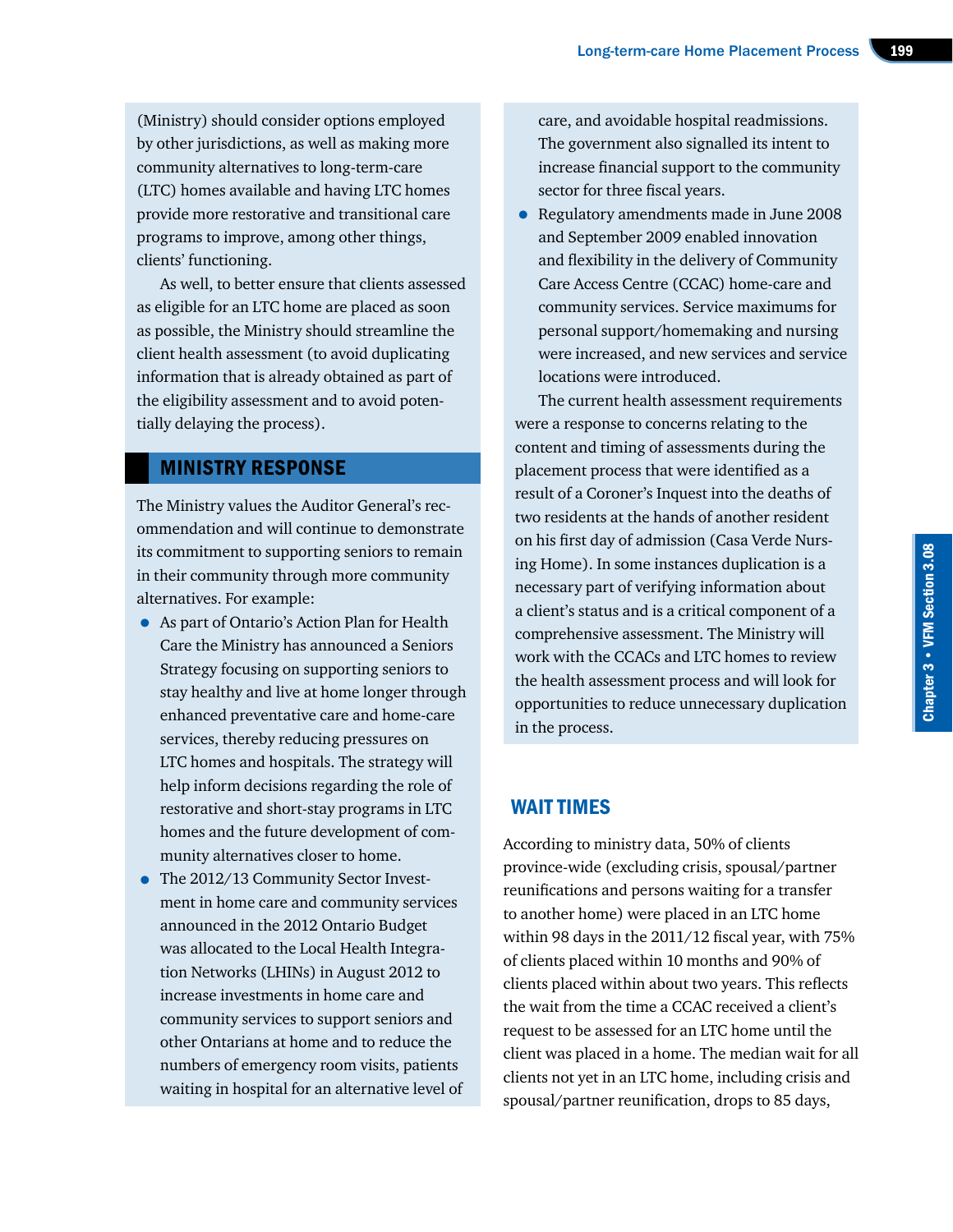primarily due to 90% of crisis clients being placed within three months of being designated as crisis. During the 2011/12 fiscal year, 15% of clients died before receiving LTC home accommodation.

#### Wait Time Trends

As Figure 5 shows, the median wait times have almost tripled from 36 days in the 2004/05 fiscal year to 98 days in the 2011/12 fiscal year. An increase in the number of LTC home beds of 3% during that period has not kept pace with the rising demand from an aging population. However, the wait time has decreased since 2009/10, due in part to tighter eligibility requirements under the new Act that took effect in July 2010.

About 85% of LTC home residents are aged 75 and over, and between 2005 and 2012 the number of Ontarians aged 75 and older increased by more than 20%. According to Statistics Canada, between 2012 and 2021, Ontario's population aged 75 and older is expected to increase by almost 30%. This trend will likely increase the demand for long-term care, although enhanced community alternatives could meet some of these needs. As well, beginning

#### Figure 5: Long-term-care Home Median Wait Times\* and the Number of Ontarians Aged 75 and Older, 2004/05–2011/12

Source of data: Ministry of Health and Long-Term Care and Statistics Canada



\* Excludes crisis, spousal–partner reunifications and transfers between LTC homes.

in 2021, the first of the baby boomer generation those born between 1946 and 1964—will start to turn 75, at which point the demand for long-term care is expected to become even greater.

#### Wait Times by CCAC and Client Priority

Ministry data indicates that applicants who live in some areas of the province get into LTC homes more quickly. In particular, median wait times for LTC homes in the 2011/12 fiscal year ranged from a low of 50 days at the Erie St. Clair CCAC to a high of 187 days at the North West CCAC. (Overall, 90% of clients were placed within a low of 317 days at the Central West CCAC to within a high of about 1,100 days at the Champlain CCAC, as shown in Figure 6.) Part of this variance reflects differences among CCACs in the demand for long-term care due to population health and age characteristics in that region of the province, as well as the number, age and location of LTC home beds.

According to the Ontario Hospital Association, as of March 31, 2012, about 1,000 people were waiting province-wide in an acute-care hospital bed for a bed in an LTC home; another 1,000 were waiting in other types of hospital beds, such as rehabilitation or mental health beds. We noted that the number of people waiting in hospital for an LTC home bed had decreased by about 25% since March 2010. However, for those still waiting, the wait time until placement had significantly increased. Ministry information indicated that, in the 2011/12 fiscal year, about half of the acute-care patients were placed within about two months (within one month in the 2009/10 fiscal year), with 90% placed within 495 days (within 128 days in 2009/10). Wait times in hospital tend to be longer for harder-to-care-for patients, for example, people who have dementia, are significantly overweight, or require frequent medical treatments such as dialysis.

The Act requires CCACs to provide an "estimated wait time" to clients who request information on their expected wait. The CCACs visited said that clients have become upset if their actual wait time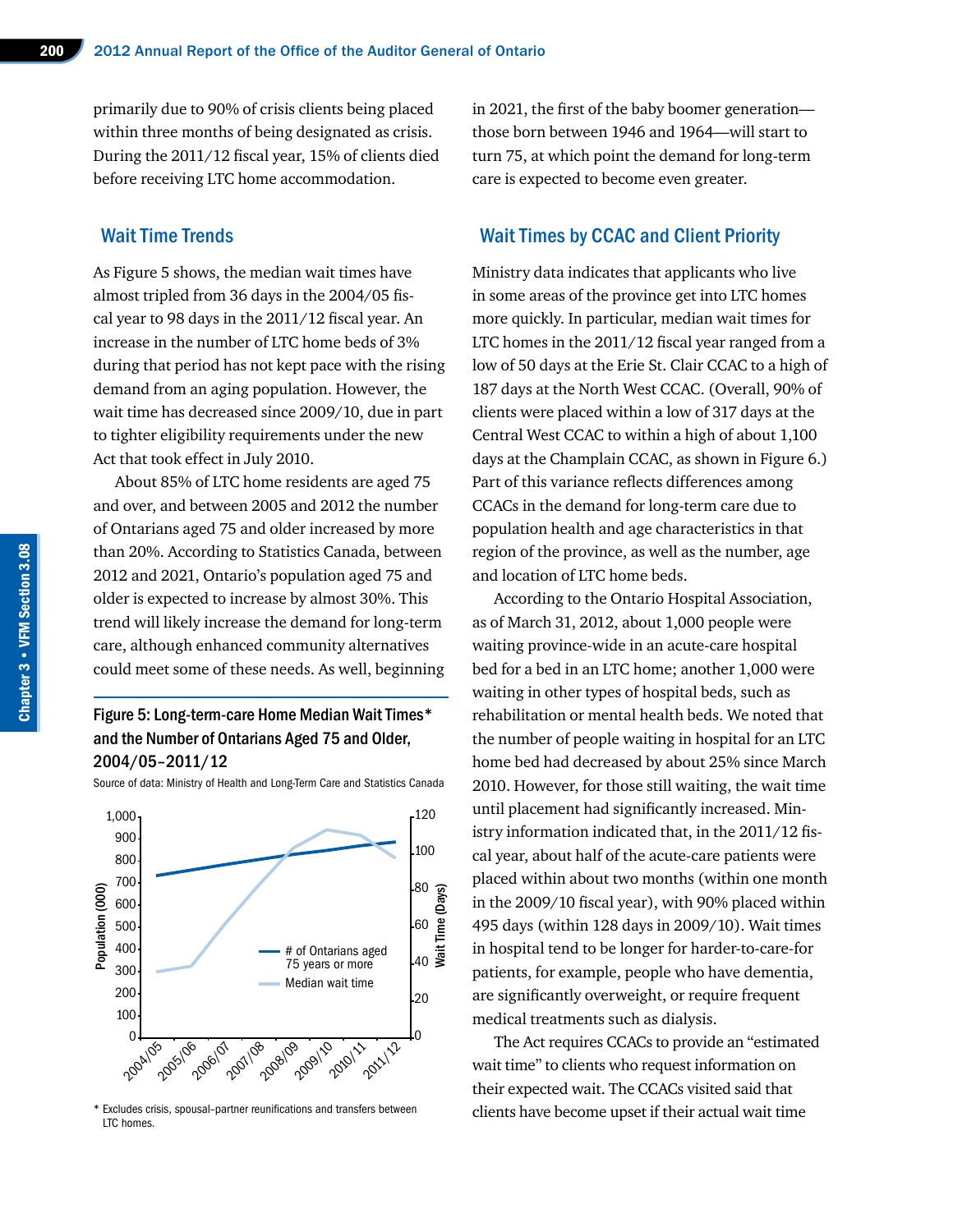

#### Figure 6: Number of Days Within Which 90% of Each CCAC's Clients Were Placed, 2011

Source of data: Ministry of Health and Long-Term Care

exceeded the estimate. Therefore, the CCACs generally tell clients how long the top person on the wait list, at the same priority level as the client, has been waiting so far. We reviewed ministry wait-list data as of March 31, 2012, to see how long clients had been waiting. For those in the crisis category, including those who previously waited at a lower priority level, their median total wait time up to that point was 94 days. People in categories 3A and 4A had been waiting a median of 423 and 309 days, respectively, with people in categories 3B and 4B (considered to have lower needs than 3A and 4A clients) waiting a median of 712 and 587 days, respectively.

In the 2011/12 fiscal year, about 5,600 (or 22%) of the LTC home placements were for clients in the crisis priority level and another 71% were from the generally higher-need categories 3A and 4A. As shown in Figure 7, based on the number of people waiting and the number actually placed in the prior year, the expected time to placement for

people in the lower priority levels could often be many years.

As well, the high priority given to crisis clients may make it difficult for non-crisis clients to get into some homes. For example, ministry data shows that at more than 70 LTC homes, at least half of admissions during the 2011/12 fiscal year were crisis clients. In fact, at one CCAC visited, crisis clients made up two-thirds of placements to the four most popular LTC homes—that is, the homes with the longest wait lists. Furthermore, ministry data showed that more than 40% of crisis placements in the 2011/12 fiscal year were people whose priority level was escalated to crisis (for example, due to their condition deteriorating or circumstances changing, such as increased caregiver burden) in order to place them quickly after they had waited at a lower priority level, in some cases for an extended period of time.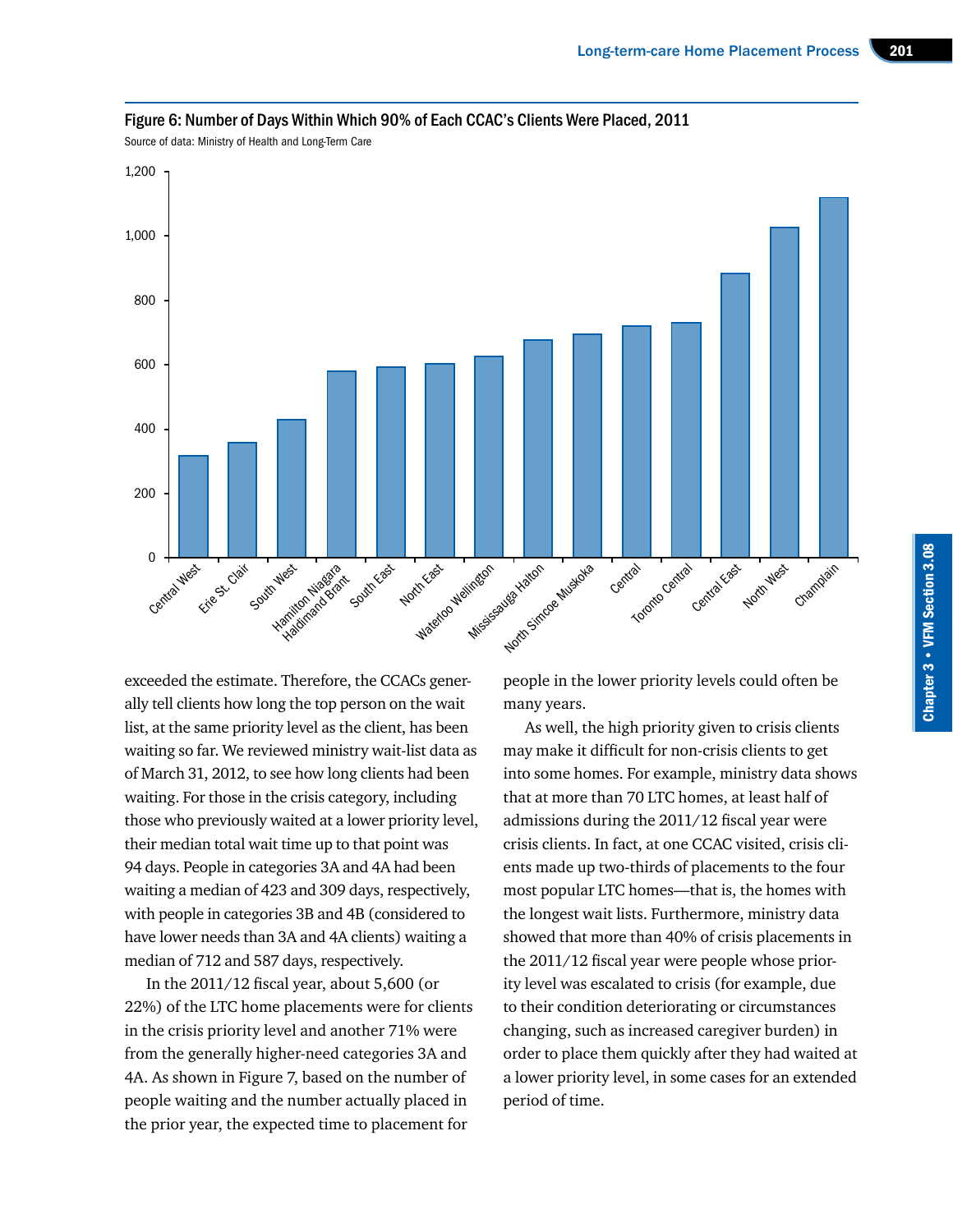#### Figure 7: Number of Clients Waiting for Long-term Care, Number of Placements and Expected Average Time to Placement for Commonly Used Priority Levels

Prepared by the Office of the Auditor General of Ontario

|                                                        | # of People           | # of People              |                      |
|--------------------------------------------------------|-----------------------|--------------------------|----------------------|
|                                                        | <b>Waiting as of</b>  | <b>Placed During the</b> | <b>Expected Time</b> |
| <b>Priority Level</b>                                  | <b>March 31, 2012</b> | 2011/12 Fiscal Year      | to Placement         |
| $1 -$ Crisis                                           | 1,400                 | 5,600                    | 3 months             |
| 2 - Spousal/partner reunification                      | 200                   | 900                      | 2.5 months           |
| 3A - Religious, ethnic, linguistic home (higher needs) | 3,100                 | 900                      | 3.5 years            |
| 3B - Religious, ethnic, linguistic home                | 1,400                 | 100                      | 14 years             |
| $4A - Other (higher needs)$                            | 19,700                | 17,000                   | 1 year               |
| $4B -$ Other                                           | 5,800                 | 800                      | 7 years              |
| <b>Total</b>                                           | 31,600                | 25,300                   |                      |

#### Impact of Client Choices on Wait Times

Although the Ministry provides funding to LTC homes, residents must make a co-payment for their accommodation costs. As of July 2012, the monthly co-payment ranged from a low of almost \$1,700 per month for basic accommodation to a high of over \$2,200 for private accommodation. The co-payment for semi-private and private accommodation in newer homes (that is, the approximately 55% of long-term-care beds that generally meet or exceed the Ministry's 1999 LTC home design standards) is about \$30 to \$50 more respectively per month than for older homes. Financial assistance is available from the Ministry if a resident is unable to pay, but only for basic accommodation.

The Act allows LTC homes to designate up to 60% of their beds as preferred—private or semiprivate—accommodation, which means a minimum of 40% of their beds must be basic accommodation. However, almost 60% of clients applying for an LTC home bed requested basic accommodation. Therefore, clients who can afford to pay for preferred accommodation may get placed faster than clients applying for basic accommodation, regardless of their medical needs.

Furthermore, people pay the same rate for basic accommodation in homes of any age, even though basic accommodation in a newer home has only one or two people per room, compared with up to four people per room in an older home. Partially as a result of this, newer homes tend to have longer wait lists (many over 1,000 people), while less desirable homes may have empty beds for lengthier periods of time. Therefore, clients selecting less desirable LTC homes that have available beds or short wait lists can get placed more quickly.

#### Public Reporting of Wait Times

Health Quality Ontario publishes the overall provincial LTC home wait time annually. However, no information was reported on regional wait times or, more specifically, the wait times for each LTC home. Reporting wait times for particular homes is somewhat complex because wait times vary based on a number of factors, including the priority level of the client and the type of accommodation chosen.

In August 2012, one of the CCACs we visited began publicly disclosing on its website information on wait times for each LTC home in its region, including the number of clients waiting for each type of accommodation, the average number of days that clients have waited so far, and the average number of beds that became available monthly. We believe this is a good initiative for providing public wait time information.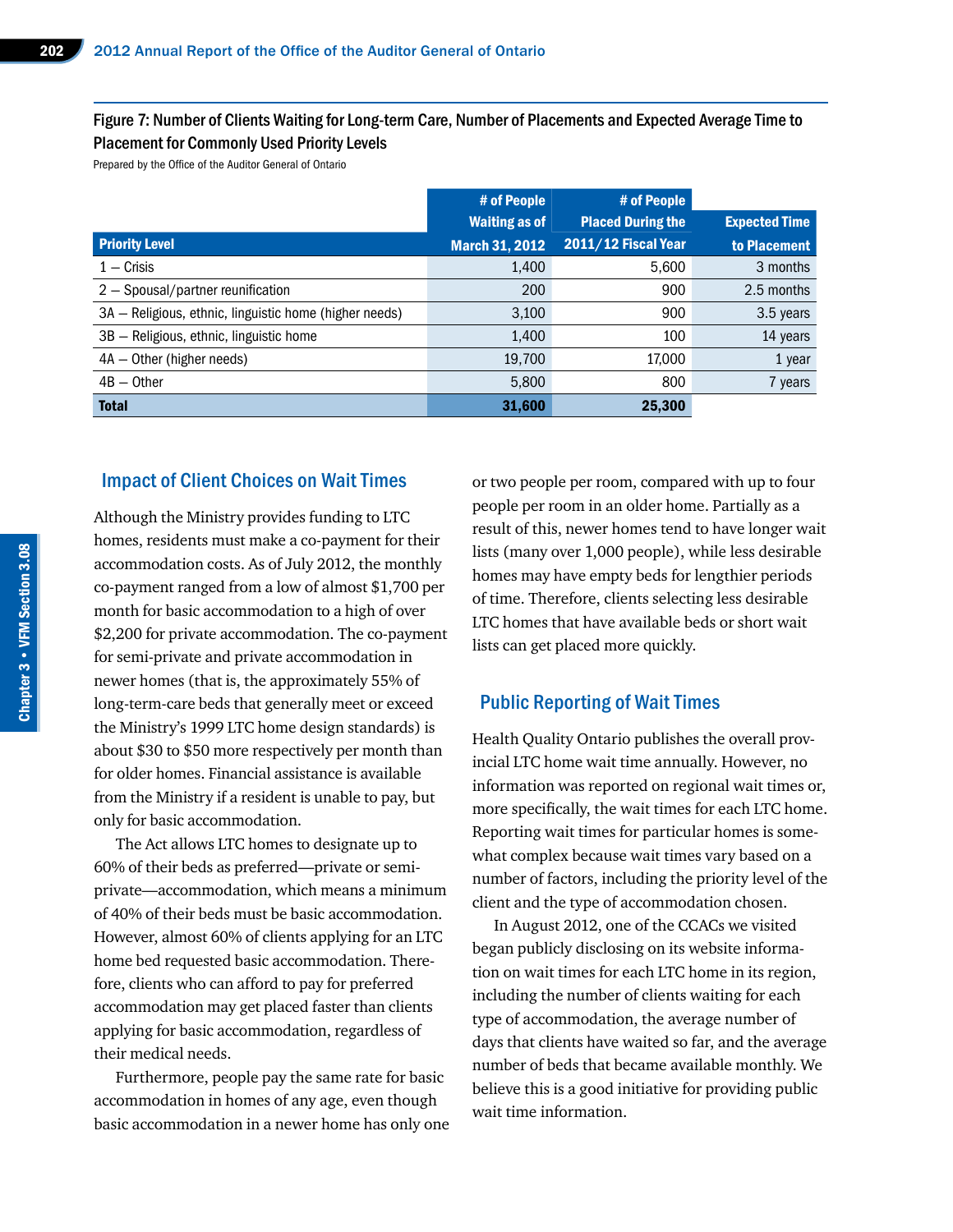# RECOMMENDATION 3

To better ensure that clients have sufficient information on the long-term-care (LTC) home placement process and wait times for LTC home admission, the Ministry of Health and Long-Term Care (Ministry), in conjunction with the Community Care Access Centres (CCACs), should:

- provide the public with detailed information on the LTC home admission process and the policies in place to ensure the process is administered equitably;
- examine options for encouraging greater utilization of basic accommodation in less desirable homes; and
- promote the public disclosure of information that would help people choose which LTC homes to apply to, such as wait times by home, by type of accommodation—private, semi-private and basic—as provided on one CCAC's website, and wait time by priority level.

## MINISTRY RESPONSE

The Ministry agrees with the principles identified in the recommendation and will work with the CCACs, through the Ontario Association of Community Care Access Centres, to continue to promote ongoing and timely communication of appropriate information regarding the LTC home placement process. The Ministry will continue to work in partnership with CCACs in the ongoing review of these policies and processes. Further, the Ministry regularly reviews the policies and processes to ensure maximum utilization of all levels of accommodation in all homes.

## CCAC RESPONSE

Although this recommendation was not directed toward the CCACs, one CCAC highlighted its support for the disclosure of information that would help people choose which long-term-care homes to apply to, such as average wait times by home.

# **OVERSIGHT**

The Ministry is responsible for ensuring compliance with the *Long-Term Care Homes Act* (Act), which includes the LTC home placement process. The Ministry indicated it commenced monitoring the placement process in fall 2011, primarily by following up on complaints it received directly. We noted that the three CCACs visited all had processes in place for handling complaints. They indicated that very few complaints—on average, fewer than 20 per year—had been received about their LTC home placement process. Although one CCAC provided some general complaint statistics to its LHIN, no other information on complaints was regularly provided by the CCACs to either the LHINs or the Ministry.

Otherwise, the Ministry has delegated the oversight of the CCACs to the LHINs. The *Local Health System Integration Act* restricts LHINs' access to information on individual clients. However, through the LHINs' performance agreements with the CCACs, the LHINs receive information on the percentage of higher-needs clients who are placed in LTC homes. Furthermore, the CCACs visited all provided additional information to their LHINs regarding the LTC home placement process, such as the number of crisis placements by location in which the client was waiting and the number of placements by hospital.

Although the Ministry agreed with the recommendation in our 2010 Discharge of Hospital Patients report, regarding the need to establish benchmark standards for completing each stage in the LTC home placement process (such as times to determine client eligibility, for hospital clients to complete applications, to get clients onto a wait list, and to place clients), there are still few benchmark standards for this process. (See the Discharge of Hospital Patients follow-up section in Chapter 4 for additional information on the current status of this recommendation.) Other performance measures that would provide the Ministry or LHINs with information about the effectiveness of the LTC